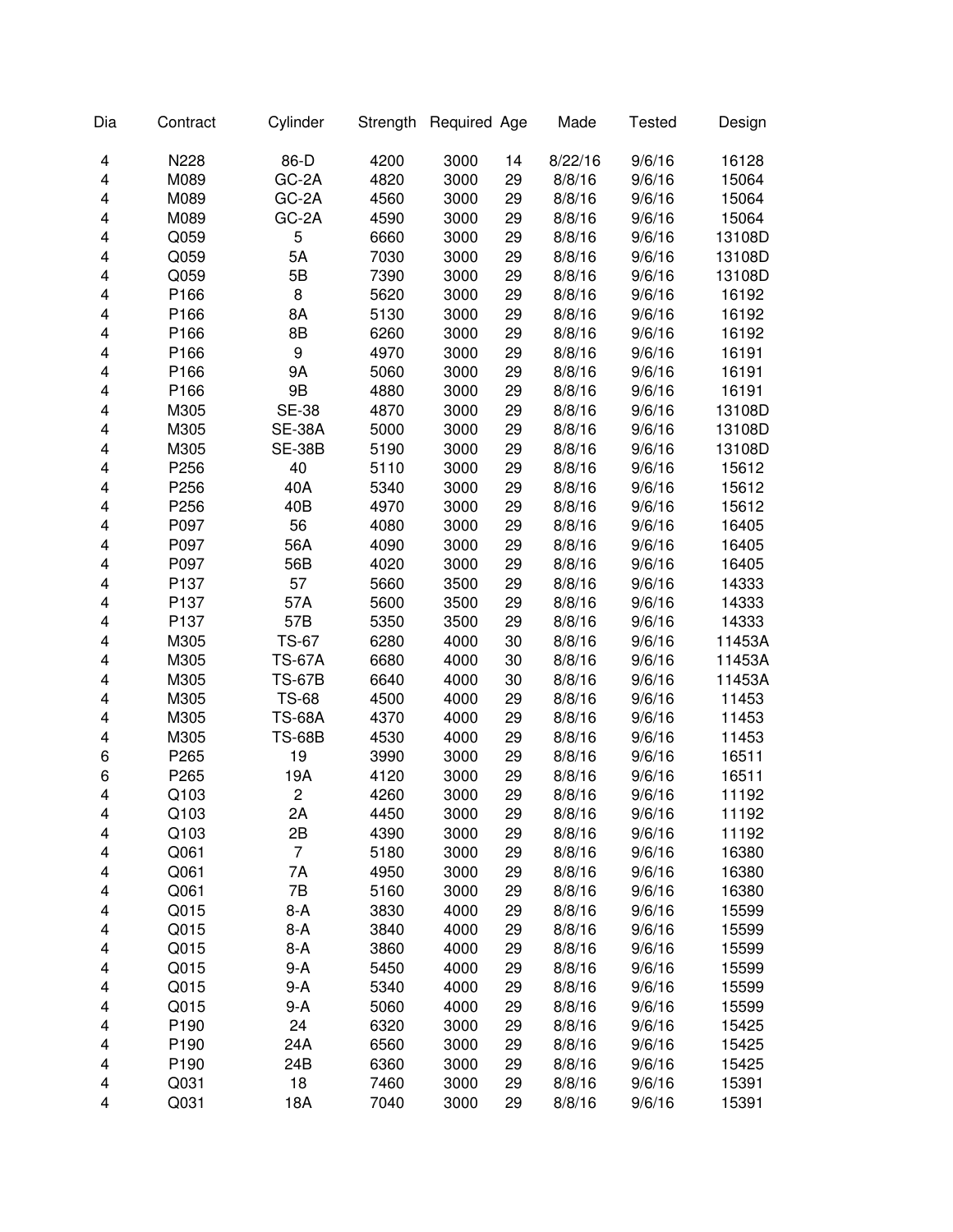| 29<br>P180<br>46<br>5250<br>3000<br>29<br>8/8/16<br>9/6/16<br>4<br>P180<br>46A<br>5370<br>3000<br>29<br>8/8/16<br>9/6/16<br>4<br>P180<br>46B<br>5030<br>3000<br>29<br>8/8/16<br>9/6/16<br>4<br>53<br>5800<br>3000<br>106578<br>29<br>8/8/16<br>9/6/16<br>4<br>53A<br>5790<br>3000<br>29<br>4<br>106578<br>8/8/16<br>9/6/16<br>53B<br>5750<br>3000<br>29<br>4<br>106578<br>8/8/16<br>9/6/16<br>P079<br>104<br>5160<br>3000<br>29<br>9/6/16<br>4<br>8/8/16<br>P079<br>5200<br>3000<br>29<br>4<br>104A<br>8/8/16<br>9/6/16<br>P079<br>104B<br>4600<br>3000<br>29<br>8/8/16<br>4<br>9/6/16<br>N239<br>137<br>4990<br>3000<br>29<br>4<br>8/8/16<br>9/6/16<br>N239<br>4790<br>3000<br>29<br>4<br>137A<br>8/8/16<br>9/6/16<br>N239<br>137B<br>5240<br>3000<br>4<br>29<br>8/8/16<br>9/6/16<br>P047<br>140-A<br>3000<br>29<br>8/8/16<br>4<br>5670<br>9/6/16<br>P047<br>140-A<br>5760<br>3000<br>29<br>8/8/16<br>4<br>9/6/16<br>140-A<br>P047<br>5920<br>3000<br>29<br>4<br>8/8/16<br>9/6/16<br>153<br>P230<br>1470<br>3000<br>9/6/16<br>4<br>29<br>8/8/16<br>P230<br>153A<br>1470<br>3000<br>29<br>8/8/16<br>9/6/16<br>4<br>P230<br>153B<br>1430<br>3000<br>29<br>8/8/16<br>9/6/16<br>4<br>P230<br>154<br>4530<br>3000<br>29<br>8/8/16<br>9/6/16<br>4<br>P230<br>155-A<br>4330<br>3000<br>29<br>8/8/16<br>9/6/16<br>4<br>P230<br>155-B<br>4600<br>3000<br>29<br>4<br>8/8/16<br>9/6/16<br>164<br>M384<br>5990<br>3000<br>29<br>8/8/16<br>4<br>9/6/16<br>M384<br>164A<br>6370<br>3000<br>29<br>8/8/16<br>9/6/16<br>4<br>M384<br>164B<br>5730<br>3000<br>29<br>8/8/16<br>9/6/16<br>4<br>M384<br>165<br>6130<br>3000<br>29<br>8/8/16<br>9/6/16<br>4<br>29<br>M384<br>165A<br>6010<br>3000<br>8/8/16<br>9/6/16<br>4<br>M384<br>6220<br>3000<br>29<br>8/8/16<br>4<br>165B<br>9/6/16<br>$1-A$<br>2170<br>3000<br>29<br>8/8/16<br>4<br>115023.01<br>9/6/16<br>115023.01<br>$1-A$<br>2030<br>3000<br>29<br>8/8/16<br>4<br>9/6/16<br>115023.01<br>$1-A$<br>2140<br>3000<br>29<br>8/8/16<br>4<br>9/6/16<br>Q015<br>7-A<br>3030<br>3000<br>29<br>8/8/16<br>4<br>9/6/16<br>Q015<br>7-A<br>3250<br>3000<br>4<br>29<br>8/8/16<br>9/6/16<br>Q015<br>7-A<br>3250<br>3000<br>9/6/16<br>4<br>29<br>8/8/16<br>P285<br>10<br>9500<br>3000<br>8/8/16<br>9/6/16<br>4<br>29<br>P285<br>3000<br>29<br>8/8/16<br>10A<br>9050<br>9/6/16<br>4<br>4<br>P285<br>10B<br>9220<br>3000<br>29<br>8/8/16<br>9/6/16<br>P326<br>$10-A$<br>6410<br>3000<br>29<br>8/8/16<br>9/6/16<br>4<br>P326<br>$10-A$<br>6480<br>3000<br>29<br>8/8/16<br>9/6/16<br>4<br>P326<br>6820<br>3000<br>29<br>$10-A$<br>8/8/16<br>9/6/16<br>4 | 15391 |
|---------------------------------------------------------------------------------------------------------------------------------------------------------------------------------------------------------------------------------------------------------------------------------------------------------------------------------------------------------------------------------------------------------------------------------------------------------------------------------------------------------------------------------------------------------------------------------------------------------------------------------------------------------------------------------------------------------------------------------------------------------------------------------------------------------------------------------------------------------------------------------------------------------------------------------------------------------------------------------------------------------------------------------------------------------------------------------------------------------------------------------------------------------------------------------------------------------------------------------------------------------------------------------------------------------------------------------------------------------------------------------------------------------------------------------------------------------------------------------------------------------------------------------------------------------------------------------------------------------------------------------------------------------------------------------------------------------------------------------------------------------------------------------------------------------------------------------------------------------------------------------------------------------------------------------------------------------------------------------------------------------------------------------------------------------------------------------------------------------------------------------------------------------------------------------------------------------------------------------------------------------------------------------------------------------------------------------------------------------------------------------------------------------------------------------------------------------------------------------------------------------------------------------------------------------------------------|-------|
|                                                                                                                                                                                                                                                                                                                                                                                                                                                                                                                                                                                                                                                                                                                                                                                                                                                                                                                                                                                                                                                                                                                                                                                                                                                                                                                                                                                                                                                                                                                                                                                                                                                                                                                                                                                                                                                                                                                                                                                                                                                                                                                                                                                                                                                                                                                                                                                                                                                                                                                                                                           | 15587 |
|                                                                                                                                                                                                                                                                                                                                                                                                                                                                                                                                                                                                                                                                                                                                                                                                                                                                                                                                                                                                                                                                                                                                                                                                                                                                                                                                                                                                                                                                                                                                                                                                                                                                                                                                                                                                                                                                                                                                                                                                                                                                                                                                                                                                                                                                                                                                                                                                                                                                                                                                                                           | 15587 |
|                                                                                                                                                                                                                                                                                                                                                                                                                                                                                                                                                                                                                                                                                                                                                                                                                                                                                                                                                                                                                                                                                                                                                                                                                                                                                                                                                                                                                                                                                                                                                                                                                                                                                                                                                                                                                                                                                                                                                                                                                                                                                                                                                                                                                                                                                                                                                                                                                                                                                                                                                                           | 15587 |
|                                                                                                                                                                                                                                                                                                                                                                                                                                                                                                                                                                                                                                                                                                                                                                                                                                                                                                                                                                                                                                                                                                                                                                                                                                                                                                                                                                                                                                                                                                                                                                                                                                                                                                                                                                                                                                                                                                                                                                                                                                                                                                                                                                                                                                                                                                                                                                                                                                                                                                                                                                           | 16132 |
|                                                                                                                                                                                                                                                                                                                                                                                                                                                                                                                                                                                                                                                                                                                                                                                                                                                                                                                                                                                                                                                                                                                                                                                                                                                                                                                                                                                                                                                                                                                                                                                                                                                                                                                                                                                                                                                                                                                                                                                                                                                                                                                                                                                                                                                                                                                                                                                                                                                                                                                                                                           | 16132 |
|                                                                                                                                                                                                                                                                                                                                                                                                                                                                                                                                                                                                                                                                                                                                                                                                                                                                                                                                                                                                                                                                                                                                                                                                                                                                                                                                                                                                                                                                                                                                                                                                                                                                                                                                                                                                                                                                                                                                                                                                                                                                                                                                                                                                                                                                                                                                                                                                                                                                                                                                                                           | 16132 |
|                                                                                                                                                                                                                                                                                                                                                                                                                                                                                                                                                                                                                                                                                                                                                                                                                                                                                                                                                                                                                                                                                                                                                                                                                                                                                                                                                                                                                                                                                                                                                                                                                                                                                                                                                                                                                                                                                                                                                                                                                                                                                                                                                                                                                                                                                                                                                                                                                                                                                                                                                                           | 15146 |
|                                                                                                                                                                                                                                                                                                                                                                                                                                                                                                                                                                                                                                                                                                                                                                                                                                                                                                                                                                                                                                                                                                                                                                                                                                                                                                                                                                                                                                                                                                                                                                                                                                                                                                                                                                                                                                                                                                                                                                                                                                                                                                                                                                                                                                                                                                                                                                                                                                                                                                                                                                           | 15146 |
|                                                                                                                                                                                                                                                                                                                                                                                                                                                                                                                                                                                                                                                                                                                                                                                                                                                                                                                                                                                                                                                                                                                                                                                                                                                                                                                                                                                                                                                                                                                                                                                                                                                                                                                                                                                                                                                                                                                                                                                                                                                                                                                                                                                                                                                                                                                                                                                                                                                                                                                                                                           | 15146 |
|                                                                                                                                                                                                                                                                                                                                                                                                                                                                                                                                                                                                                                                                                                                                                                                                                                                                                                                                                                                                                                                                                                                                                                                                                                                                                                                                                                                                                                                                                                                                                                                                                                                                                                                                                                                                                                                                                                                                                                                                                                                                                                                                                                                                                                                                                                                                                                                                                                                                                                                                                                           | 14347 |
|                                                                                                                                                                                                                                                                                                                                                                                                                                                                                                                                                                                                                                                                                                                                                                                                                                                                                                                                                                                                                                                                                                                                                                                                                                                                                                                                                                                                                                                                                                                                                                                                                                                                                                                                                                                                                                                                                                                                                                                                                                                                                                                                                                                                                                                                                                                                                                                                                                                                                                                                                                           | 14347 |
|                                                                                                                                                                                                                                                                                                                                                                                                                                                                                                                                                                                                                                                                                                                                                                                                                                                                                                                                                                                                                                                                                                                                                                                                                                                                                                                                                                                                                                                                                                                                                                                                                                                                                                                                                                                                                                                                                                                                                                                                                                                                                                                                                                                                                                                                                                                                                                                                                                                                                                                                                                           | 14347 |
|                                                                                                                                                                                                                                                                                                                                                                                                                                                                                                                                                                                                                                                                                                                                                                                                                                                                                                                                                                                                                                                                                                                                                                                                                                                                                                                                                                                                                                                                                                                                                                                                                                                                                                                                                                                                                                                                                                                                                                                                                                                                                                                                                                                                                                                                                                                                                                                                                                                                                                                                                                           | 15199 |
|                                                                                                                                                                                                                                                                                                                                                                                                                                                                                                                                                                                                                                                                                                                                                                                                                                                                                                                                                                                                                                                                                                                                                                                                                                                                                                                                                                                                                                                                                                                                                                                                                                                                                                                                                                                                                                                                                                                                                                                                                                                                                                                                                                                                                                                                                                                                                                                                                                                                                                                                                                           | 15199 |
|                                                                                                                                                                                                                                                                                                                                                                                                                                                                                                                                                                                                                                                                                                                                                                                                                                                                                                                                                                                                                                                                                                                                                                                                                                                                                                                                                                                                                                                                                                                                                                                                                                                                                                                                                                                                                                                                                                                                                                                                                                                                                                                                                                                                                                                                                                                                                                                                                                                                                                                                                                           | 15199 |
|                                                                                                                                                                                                                                                                                                                                                                                                                                                                                                                                                                                                                                                                                                                                                                                                                                                                                                                                                                                                                                                                                                                                                                                                                                                                                                                                                                                                                                                                                                                                                                                                                                                                                                                                                                                                                                                                                                                                                                                                                                                                                                                                                                                                                                                                                                                                                                                                                                                                                                                                                                           | 16343 |
|                                                                                                                                                                                                                                                                                                                                                                                                                                                                                                                                                                                                                                                                                                                                                                                                                                                                                                                                                                                                                                                                                                                                                                                                                                                                                                                                                                                                                                                                                                                                                                                                                                                                                                                                                                                                                                                                                                                                                                                                                                                                                                                                                                                                                                                                                                                                                                                                                                                                                                                                                                           | 16343 |
|                                                                                                                                                                                                                                                                                                                                                                                                                                                                                                                                                                                                                                                                                                                                                                                                                                                                                                                                                                                                                                                                                                                                                                                                                                                                                                                                                                                                                                                                                                                                                                                                                                                                                                                                                                                                                                                                                                                                                                                                                                                                                                                                                                                                                                                                                                                                                                                                                                                                                                                                                                           | 16343 |
|                                                                                                                                                                                                                                                                                                                                                                                                                                                                                                                                                                                                                                                                                                                                                                                                                                                                                                                                                                                                                                                                                                                                                                                                                                                                                                                                                                                                                                                                                                                                                                                                                                                                                                                                                                                                                                                                                                                                                                                                                                                                                                                                                                                                                                                                                                                                                                                                                                                                                                                                                                           | 15050 |
|                                                                                                                                                                                                                                                                                                                                                                                                                                                                                                                                                                                                                                                                                                                                                                                                                                                                                                                                                                                                                                                                                                                                                                                                                                                                                                                                                                                                                                                                                                                                                                                                                                                                                                                                                                                                                                                                                                                                                                                                                                                                                                                                                                                                                                                                                                                                                                                                                                                                                                                                                                           | 15050 |
|                                                                                                                                                                                                                                                                                                                                                                                                                                                                                                                                                                                                                                                                                                                                                                                                                                                                                                                                                                                                                                                                                                                                                                                                                                                                                                                                                                                                                                                                                                                                                                                                                                                                                                                                                                                                                                                                                                                                                                                                                                                                                                                                                                                                                                                                                                                                                                                                                                                                                                                                                                           | 15050 |
|                                                                                                                                                                                                                                                                                                                                                                                                                                                                                                                                                                                                                                                                                                                                                                                                                                                                                                                                                                                                                                                                                                                                                                                                                                                                                                                                                                                                                                                                                                                                                                                                                                                                                                                                                                                                                                                                                                                                                                                                                                                                                                                                                                                                                                                                                                                                                                                                                                                                                                                                                                           | 16286 |
|                                                                                                                                                                                                                                                                                                                                                                                                                                                                                                                                                                                                                                                                                                                                                                                                                                                                                                                                                                                                                                                                                                                                                                                                                                                                                                                                                                                                                                                                                                                                                                                                                                                                                                                                                                                                                                                                                                                                                                                                                                                                                                                                                                                                                                                                                                                                                                                                                                                                                                                                                                           | 16286 |
|                                                                                                                                                                                                                                                                                                                                                                                                                                                                                                                                                                                                                                                                                                                                                                                                                                                                                                                                                                                                                                                                                                                                                                                                                                                                                                                                                                                                                                                                                                                                                                                                                                                                                                                                                                                                                                                                                                                                                                                                                                                                                                                                                                                                                                                                                                                                                                                                                                                                                                                                                                           | 16286 |
|                                                                                                                                                                                                                                                                                                                                                                                                                                                                                                                                                                                                                                                                                                                                                                                                                                                                                                                                                                                                                                                                                                                                                                                                                                                                                                                                                                                                                                                                                                                                                                                                                                                                                                                                                                                                                                                                                                                                                                                                                                                                                                                                                                                                                                                                                                                                                                                                                                                                                                                                                                           | 16412 |
|                                                                                                                                                                                                                                                                                                                                                                                                                                                                                                                                                                                                                                                                                                                                                                                                                                                                                                                                                                                                                                                                                                                                                                                                                                                                                                                                                                                                                                                                                                                                                                                                                                                                                                                                                                                                                                                                                                                                                                                                                                                                                                                                                                                                                                                                                                                                                                                                                                                                                                                                                                           | 16412 |
|                                                                                                                                                                                                                                                                                                                                                                                                                                                                                                                                                                                                                                                                                                                                                                                                                                                                                                                                                                                                                                                                                                                                                                                                                                                                                                                                                                                                                                                                                                                                                                                                                                                                                                                                                                                                                                                                                                                                                                                                                                                                                                                                                                                                                                                                                                                                                                                                                                                                                                                                                                           | 16412 |
|                                                                                                                                                                                                                                                                                                                                                                                                                                                                                                                                                                                                                                                                                                                                                                                                                                                                                                                                                                                                                                                                                                                                                                                                                                                                                                                                                                                                                                                                                                                                                                                                                                                                                                                                                                                                                                                                                                                                                                                                                                                                                                                                                                                                                                                                                                                                                                                                                                                                                                                                                                           | 16391 |
|                                                                                                                                                                                                                                                                                                                                                                                                                                                                                                                                                                                                                                                                                                                                                                                                                                                                                                                                                                                                                                                                                                                                                                                                                                                                                                                                                                                                                                                                                                                                                                                                                                                                                                                                                                                                                                                                                                                                                                                                                                                                                                                                                                                                                                                                                                                                                                                                                                                                                                                                                                           | 16391 |
|                                                                                                                                                                                                                                                                                                                                                                                                                                                                                                                                                                                                                                                                                                                                                                                                                                                                                                                                                                                                                                                                                                                                                                                                                                                                                                                                                                                                                                                                                                                                                                                                                                                                                                                                                                                                                                                                                                                                                                                                                                                                                                                                                                                                                                                                                                                                                                                                                                                                                                                                                                           | 16391 |
|                                                                                                                                                                                                                                                                                                                                                                                                                                                                                                                                                                                                                                                                                                                                                                                                                                                                                                                                                                                                                                                                                                                                                                                                                                                                                                                                                                                                                                                                                                                                                                                                                                                                                                                                                                                                                                                                                                                                                                                                                                                                                                                                                                                                                                                                                                                                                                                                                                                                                                                                                                           | 15599 |
|                                                                                                                                                                                                                                                                                                                                                                                                                                                                                                                                                                                                                                                                                                                                                                                                                                                                                                                                                                                                                                                                                                                                                                                                                                                                                                                                                                                                                                                                                                                                                                                                                                                                                                                                                                                                                                                                                                                                                                                                                                                                                                                                                                                                                                                                                                                                                                                                                                                                                                                                                                           | 15599 |
|                                                                                                                                                                                                                                                                                                                                                                                                                                                                                                                                                                                                                                                                                                                                                                                                                                                                                                                                                                                                                                                                                                                                                                                                                                                                                                                                                                                                                                                                                                                                                                                                                                                                                                                                                                                                                                                                                                                                                                                                                                                                                                                                                                                                                                                                                                                                                                                                                                                                                                                                                                           | 15599 |
|                                                                                                                                                                                                                                                                                                                                                                                                                                                                                                                                                                                                                                                                                                                                                                                                                                                                                                                                                                                                                                                                                                                                                                                                                                                                                                                                                                                                                                                                                                                                                                                                                                                                                                                                                                                                                                                                                                                                                                                                                                                                                                                                                                                                                                                                                                                                                                                                                                                                                                                                                                           | 15533 |
|                                                                                                                                                                                                                                                                                                                                                                                                                                                                                                                                                                                                                                                                                                                                                                                                                                                                                                                                                                                                                                                                                                                                                                                                                                                                                                                                                                                                                                                                                                                                                                                                                                                                                                                                                                                                                                                                                                                                                                                                                                                                                                                                                                                                                                                                                                                                                                                                                                                                                                                                                                           | 15533 |
|                                                                                                                                                                                                                                                                                                                                                                                                                                                                                                                                                                                                                                                                                                                                                                                                                                                                                                                                                                                                                                                                                                                                                                                                                                                                                                                                                                                                                                                                                                                                                                                                                                                                                                                                                                                                                                                                                                                                                                                                                                                                                                                                                                                                                                                                                                                                                                                                                                                                                                                                                                           | 15533 |
|                                                                                                                                                                                                                                                                                                                                                                                                                                                                                                                                                                                                                                                                                                                                                                                                                                                                                                                                                                                                                                                                                                                                                                                                                                                                                                                                                                                                                                                                                                                                                                                                                                                                                                                                                                                                                                                                                                                                                                                                                                                                                                                                                                                                                                                                                                                                                                                                                                                                                                                                                                           | 15580 |
|                                                                                                                                                                                                                                                                                                                                                                                                                                                                                                                                                                                                                                                                                                                                                                                                                                                                                                                                                                                                                                                                                                                                                                                                                                                                                                                                                                                                                                                                                                                                                                                                                                                                                                                                                                                                                                                                                                                                                                                                                                                                                                                                                                                                                                                                                                                                                                                                                                                                                                                                                                           | 15580 |
|                                                                                                                                                                                                                                                                                                                                                                                                                                                                                                                                                                                                                                                                                                                                                                                                                                                                                                                                                                                                                                                                                                                                                                                                                                                                                                                                                                                                                                                                                                                                                                                                                                                                                                                                                                                                                                                                                                                                                                                                                                                                                                                                                                                                                                                                                                                                                                                                                                                                                                                                                                           | 15580 |
| P327<br>15<br>7190<br>3000<br>29<br>8/8/16<br>9/6/16<br>4                                                                                                                                                                                                                                                                                                                                                                                                                                                                                                                                                                                                                                                                                                                                                                                                                                                                                                                                                                                                                                                                                                                                                                                                                                                                                                                                                                                                                                                                                                                                                                                                                                                                                                                                                                                                                                                                                                                                                                                                                                                                                                                                                                                                                                                                                                                                                                                                                                                                                                                 | 16431 |
| P327<br>15A<br>6970<br>3000<br>29<br>9/6/16<br>8/8/16<br>4                                                                                                                                                                                                                                                                                                                                                                                                                                                                                                                                                                                                                                                                                                                                                                                                                                                                                                                                                                                                                                                                                                                                                                                                                                                                                                                                                                                                                                                                                                                                                                                                                                                                                                                                                                                                                                                                                                                                                                                                                                                                                                                                                                                                                                                                                                                                                                                                                                                                                                                | 16431 |
| P327<br>15B<br>7630<br>3000<br>29<br>8/8/16<br>9/6/16<br>4                                                                                                                                                                                                                                                                                                                                                                                                                                                                                                                                                                                                                                                                                                                                                                                                                                                                                                                                                                                                                                                                                                                                                                                                                                                                                                                                                                                                                                                                                                                                                                                                                                                                                                                                                                                                                                                                                                                                                                                                                                                                                                                                                                                                                                                                                                                                                                                                                                                                                                                | 16431 |
| 3<br>P050<br>$14-D$<br>6920<br>3000<br>8/31/16<br>9/6/16<br>4                                                                                                                                                                                                                                                                                                                                                                                                                                                                                                                                                                                                                                                                                                                                                                                                                                                                                                                                                                                                                                                                                                                                                                                                                                                                                                                                                                                                                                                                                                                                                                                                                                                                                                                                                                                                                                                                                                                                                                                                                                                                                                                                                                                                                                                                                                                                                                                                                                                                                                             | 15535 |
| P168<br>7850<br>4000<br>13<br>159-D<br>8/24/16<br>9/6/16<br>4                                                                                                                                                                                                                                                                                                                                                                                                                                                                                                                                                                                                                                                                                                                                                                                                                                                                                                                                                                                                                                                                                                                                                                                                                                                                                                                                                                                                                                                                                                                                                                                                                                                                                                                                                                                                                                                                                                                                                                                                                                                                                                                                                                                                                                                                                                                                                                                                                                                                                                             | 14546 |
| P168<br>$20-D$<br>6800<br>4000<br>13<br>8/25/16<br>9/6/16<br>4                                                                                                                                                                                                                                                                                                                                                                                                                                                                                                                                                                                                                                                                                                                                                                                                                                                                                                                                                                                                                                                                                                                                                                                                                                                                                                                                                                                                                                                                                                                                                                                                                                                                                                                                                                                                                                                                                                                                                                                                                                                                                                                                                                                                                                                                                                                                                                                                                                                                                                            | 16174 |
| $\overline{7}$<br>P079<br>113-D<br>4160<br>3000<br>9/6/16<br>4<br>8/30/16                                                                                                                                                                                                                                                                                                                                                                                                                                                                                                                                                                                                                                                                                                                                                                                                                                                                                                                                                                                                                                                                                                                                                                                                                                                                                                                                                                                                                                                                                                                                                                                                                                                                                                                                                                                                                                                                                                                                                                                                                                                                                                                                                                                                                                                                                                                                                                                                                                                                                                 | 15146 |
| P929<br>16<br>5690<br>3000<br>28<br>8/8/16<br>4<br>9/6/16                                                                                                                                                                                                                                                                                                                                                                                                                                                                                                                                                                                                                                                                                                                                                                                                                                                                                                                                                                                                                                                                                                                                                                                                                                                                                                                                                                                                                                                                                                                                                                                                                                                                                                                                                                                                                                                                                                                                                                                                                                                                                                                                                                                                                                                                                                                                                                                                                                                                                                                 | 16255 |
| P929<br>16A<br>6010<br>3000<br>8/8/16<br>28<br>9/6/16<br>4                                                                                                                                                                                                                                                                                                                                                                                                                                                                                                                                                                                                                                                                                                                                                                                                                                                                                                                                                                                                                                                                                                                                                                                                                                                                                                                                                                                                                                                                                                                                                                                                                                                                                                                                                                                                                                                                                                                                                                                                                                                                                                                                                                                                                                                                                                                                                                                                                                                                                                                | 16255 |
| 16B<br>P929<br>5910<br>3000<br>9/6/16<br>4<br>28<br>8/8/16                                                                                                                                                                                                                                                                                                                                                                                                                                                                                                                                                                                                                                                                                                                                                                                                                                                                                                                                                                                                                                                                                                                                                                                                                                                                                                                                                                                                                                                                                                                                                                                                                                                                                                                                                                                                                                                                                                                                                                                                                                                                                                                                                                                                                                                                                                                                                                                                                                                                                                                | 16255 |
| N908<br>$W-16$<br>5190<br>3000<br>28<br>8/8/16<br>9/6/16<br>4                                                                                                                                                                                                                                                                                                                                                                                                                                                                                                                                                                                                                                                                                                                                                                                                                                                                                                                                                                                                                                                                                                                                                                                                                                                                                                                                                                                                                                                                                                                                                                                                                                                                                                                                                                                                                                                                                                                                                                                                                                                                                                                                                                                                                                                                                                                                                                                                                                                                                                             | 16377 |
| N908<br><b>W-16A</b><br>4990<br>3000<br>28<br>8/8/16<br>9/6/16<br>4                                                                                                                                                                                                                                                                                                                                                                                                                                                                                                                                                                                                                                                                                                                                                                                                                                                                                                                                                                                                                                                                                                                                                                                                                                                                                                                                                                                                                                                                                                                                                                                                                                                                                                                                                                                                                                                                                                                                                                                                                                                                                                                                                                                                                                                                                                                                                                                                                                                                                                       | 16377 |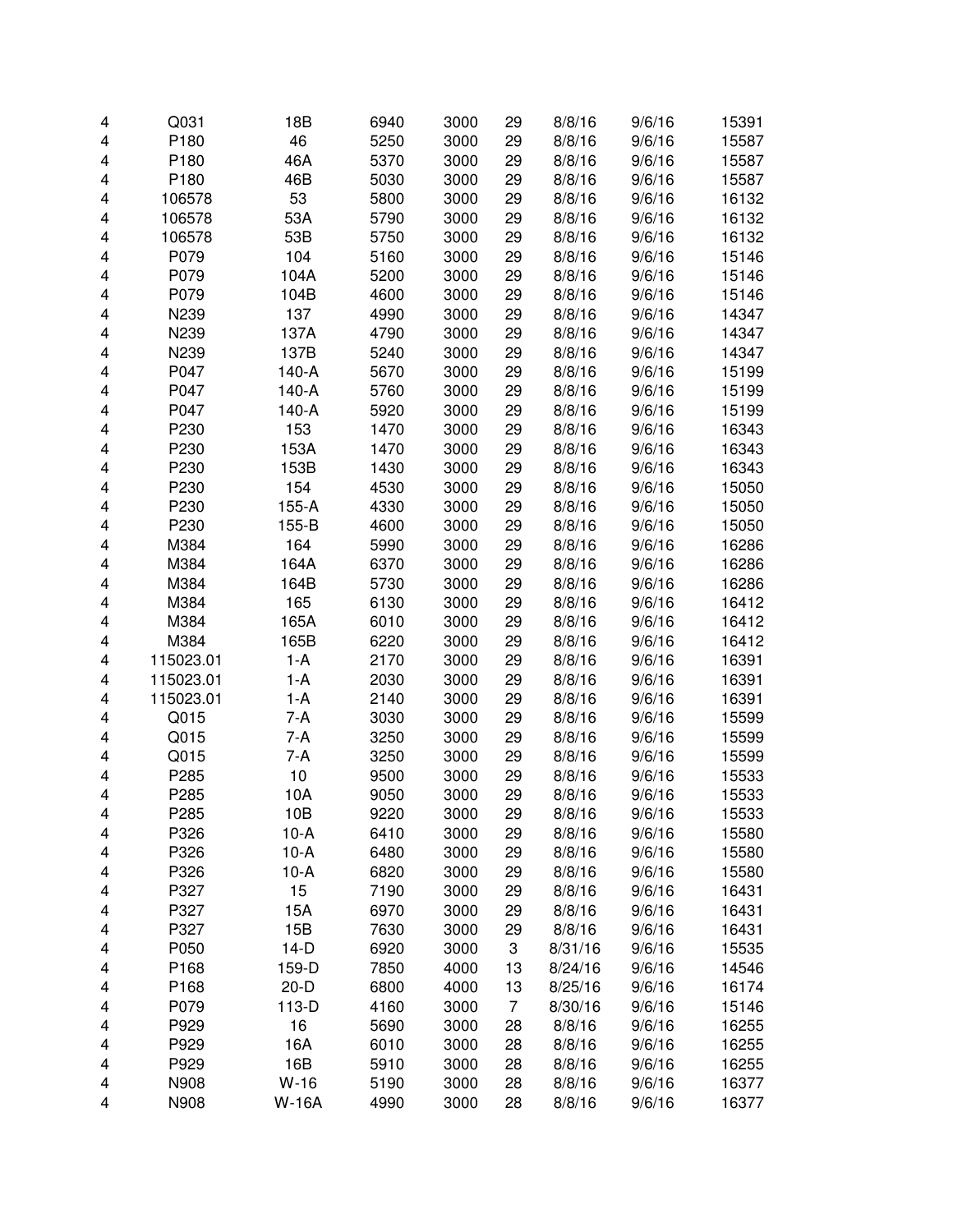| 4                       | N908   | <b>W-16B</b> | 5070  | 3000 | 28 | 8/8/16 | 9/6/16 | 16377 |
|-------------------------|--------|--------------|-------|------|----|--------|--------|-------|
| 4                       | P168   | 17           | 4710  | 3000 | 28 | 8/8/16 | 9/6/16 | 16120 |
| 4                       | P168   | 17A          | 4970  | 3000 | 28 | 8/8/16 | 9/6/16 | 16120 |
| 4                       | P168   | 17B          | 4790  | 3000 | 28 | 8/8/16 | 9/6/16 | 16120 |
| 4                       | P282   | 23           | 10950 | 3000 | 28 | 8/8/16 | 9/6/16 | 16229 |
| 4                       | P282   | 23A          | 11370 | 3000 | 28 | 8/8/16 | 9/6/16 | 16229 |
| 4                       | P282   | 23B          | 10900 | 3000 | 28 | 8/8/16 | 9/6/16 | 16229 |
| 4                       | 114944 | 30           | 4740  | 3000 | 28 | 8/8/16 | 9/6/16 | 15393 |
| 4                       | 114944 | 30A          | 4770  | 3000 | 28 | 8/8/16 | 9/6/16 | 15393 |
| 4                       | M021   | 61           | 3400  | 3000 | 28 | 8/8/16 | 9/6/16 | 15393 |
| 4                       | M021   | 61A          | 3230  | 3000 | 28 | 8/8/16 | 9/6/16 | 15393 |
| 4                       | M021   | 61B          | 3980  | 3000 | 28 | 8/8/16 | 9/6/16 | 15393 |
| 4                       | 115746 | 76           | 6390  | 3000 | 28 | 8/8/16 | 9/6/16 | 16360 |
| 4                       | 115746 | 76A          | 5980  | 3000 | 28 | 8/8/16 | 9/6/16 | 16360 |
| $\overline{\mathbf{4}}$ | 115746 | 76B          | 6210  | 3000 | 28 | 8/8/16 | 9/6/16 | 16360 |
| 4                       | N343   | 83-A         | 6250  | 3000 | 28 | 8/8/16 | 9/6/16 | 14198 |
| 4                       | N343   | 83-A         | 6080  | 3000 | 28 | 8/8/16 | 9/6/16 | 14198 |
| 4                       | N343   | 83-A         | 6410  | 3000 | 28 | 8/8/16 | 9/6/16 | 14198 |
| 6                       | P265   | 17           | 4200  | 3000 | 28 | 8/8/16 | 9/6/16 | 16511 |
| 6                       | P265   | 17A          | 3970  | 3000 | 28 | 8/8/16 | 9/6/16 | 16511 |
| 6                       | P300   | 18           | 6380  | 3000 | 28 | 8/8/16 | 9/6/16 | 16258 |
| 6                       | P300   | 18A          | 6000  | 3000 | 28 | 8/8/16 | 9/6/16 | 16258 |
| 6                       | P300   | 19           | 5850  | 3000 | 28 | 8/8/16 | 9/6/16 | 16258 |
| 6                       | P300   | 19A          | 5870  | 3000 | 28 | 8/8/16 | 9/6/16 | 16258 |
| 4                       | N343   | 84-A         | 4660  | 3000 | 28 | 8/8/16 | 9/6/16 | 11027 |
| 4                       | N343   | 84-A         | 5000  | 3000 | 28 | 8/8/16 | 9/6/16 | 11027 |
| 4                       | N343   | 84-A         | 4820  | 3000 | 28 | 8/8/16 | 9/6/16 | 11027 |
| 4                       | N343   | 85-A         | 6810  | 3000 | 29 | 8/8/16 | 9/6/16 | 11027 |
| 4                       | N343   | 85-A         | 6630  | 3000 | 29 | 8/8/16 | 9/6/16 | 11027 |
| 4                       | N343   | 85-A         | 6180  | 3000 | 29 | 8/8/16 | 9/6/16 | 11027 |
| 4                       | N198   | 253          | 3560  | 3000 | 31 | 8/6/16 | 9/6/16 | 13034 |
| $\overline{\mathbf{4}}$ | N198   | 253A         | 3610  | 3000 | 31 | 8/6/16 | 9/6/16 | 13034 |
| 4                       | N198   | 253B         | 3690  | 3000 | 31 | 8/6/16 | 9/6/16 | 13034 |
| 4                       | N198   | 254          | 5970  | 3000 | 31 | 8/6/16 | 9/6/16 | 13034 |
| 4                       | N198   | 254A         | 6030  | 3000 | 31 | 8/6/16 | 9/6/16 | 13034 |
| 4                       | N198   | 254B         | 5910  | 3000 | 31 | 8/6/16 | 9/6/16 | 13034 |
| 4                       | M950   | 336          | 5800  | 3000 | 29 | 8/8/16 | 9/6/16 | 15521 |
| 4                       | M950   | 336A         | 6030  | 3000 | 29 | 8/8/16 | 9/6/16 | 15521 |
| 4                       | M950   | 336B         | 5590  | 3000 | 29 | 8/8/16 | 9/6/16 | 15521 |
| 4                       | M305   | DB-276-3     | 8940  | 4000 | 28 | 8/9/16 | 9/6/16 | 13387 |
| 4                       | M305   | DB-276-3A    | 8750  | 4000 | 28 | 8/9/16 | 9/6/16 | 13387 |
| 4                       | M305   | DB-276-3B    | 8410  | 4000 | 28 | 8/9/16 | 9/6/16 | 13387 |
| 4                       | M305   | DB-276-6     | 6600  | 4000 | 28 | 8/9/16 | 9/6/16 | 13387 |
| 4                       | M305   | DB-276-6A    | 7360  | 4000 | 28 | 8/9/16 | 9/6/16 | 13387 |
| 4                       | M305   | DB-276-6B    | 7650  | 4000 | 28 | 8/9/16 | 9/6/16 | 13387 |
| 4                       | M305   | DB-276-9     | 7780  | 4000 | 28 | 8/9/16 | 9/6/16 | 13387 |
| 4                       | M305   | DB-276-9A    | 7580  | 4000 | 28 | 8/9/16 | 9/6/16 | 13387 |
| 4                       | M305   | DB-276-9B    | 7420  | 4000 | 28 | 8/9/16 | 9/6/16 | 13387 |
| 4                       | M305   | <b>TS69</b>  | 5560  | 4000 | 28 | 8/9/16 | 9/6/16 | 11453 |
| 4                       | M305   | <b>TS69A</b> | 5400  | 4000 | 28 | 8/9/16 | 9/6/16 | 11453 |
| 4                       | M305   | <b>TS69B</b> | 5470  | 4000 | 28 | 8/9/16 | 9/6/16 | 11453 |
| 4                       | M305   | DB-276-8     | 8260  | 4000 | 28 | 8/9/16 | 9/6/16 | 13387 |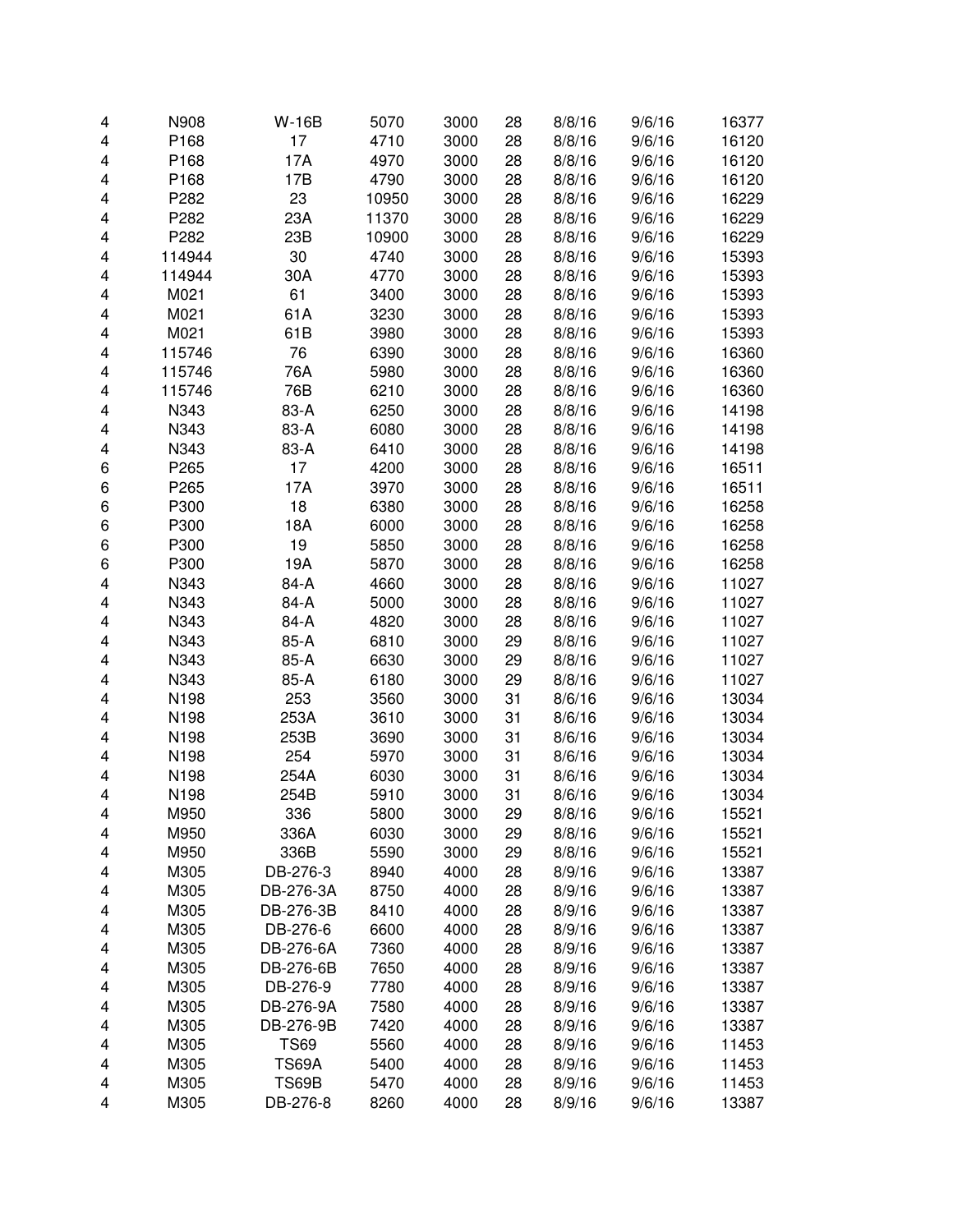| 4 | M305          | DB-276-8A | 7580         | 4000 | 28       | 8/9/16 | 9/6/16           | 13387          |
|---|---------------|-----------|--------------|------|----------|--------|------------------|----------------|
| 4 | M305          | DB-276-8B | 9050         | 4000 | 28       | 8/9/16 | 9/6/16           | 13387          |
| 4 | P230          | 154       | 5310         | 3000 | 28       | 8/9/16 | 9/6/16           | 16417          |
| 4 | P230          | 154A      | 5290         | 3000 | 28       | 8/9/16 | 9/6/16           | 16417          |
| 4 | P230          | 154B      | 5460         | 3000 | 28       | 8/9/16 | 9/6/16           | 16417          |
| 4 | M305          | DB-276-5  | 8850         | 4000 | 28       | 8/9/16 | 9/6/16           | 13387          |
| 4 | M305          | DB-276-5A | 8990         | 4000 | 28       | 8/9/16 | 9/6/16           | 13387          |
| 4 | M305          | DB-276-5B | 8950         | 4000 | 28       | 8/9/16 | 9/6/16           | 13387          |
| 4 | M305          | F279      | 5920         | 4000 | 28       | 8/9/16 | 9/6/16           | 11453D         |
| 4 | M305          | F279A     | 5810         | 4000 | 28       | 8/9/16 | 9/6/16           | 11453D         |
| 4 | M305          | F279B     | 5510         | 4000 | 28       | 8/9/16 | 9/6/16           | 11453D         |
| 4 | M305          | DB-276-2  | 9520         | 4000 | 28       | 8/9/16 | 9/6/16           | 13387          |
| 4 | M305          | DB-276-2A | 8750         | 4000 | 28       | 8/9/16 | 9/6/16           | 13387          |
| 4 | M305          | DB-276-2B | 9330         | 4000 | 28       | 8/9/16 | 9/6/16           | 13387          |
| 4 | M305          | DB-276-4  | 8030         | 4000 | 28       | 8/9/16 | 9/6/16           | 13387          |
| 4 | M305          | DB-276-4A | 8150         | 4000 | 28       | 8/9/16 | 9/6/16           | 13387          |
| 4 | M305          | DB-276-4B | 8010         | 4000 | 28       | 8/9/16 | 9/6/16           | 13387          |
| 4 | P296          | 16A       | 5550         | 3000 | 28       | 8/9/16 | 9/6/16           | 16188          |
| 4 | P296          | 16A       | 5120         | 3000 | 28       | 8/9/16 | 9/6/16           | 16188          |
| 4 | P296          | 16A       | 5310         | 3000 | 28       | 8/9/16 | 9/6/16           | 16188          |
| 4 | 15SAB-1S3-004 | 2A        | 9790         | 8000 | 28       | 8/9/16 | 9/6/16           | 15522          |
| 4 | 15SAB-1S3-004 | 2A        | 10860        | 8000 | 28       | 8/9/16 | 9/6/16           | 15522          |
| 4 | 15SAB-1S3-004 | 2A        | 11000        | 8000 | 28       | 8/9/16 | 9/6/16           | 15522          |
| 4 | P180          | 47        | 5540         | 3000 | 28       | 8/9/16 | 9/6/16           | 15587          |
| 4 | P180          | 47A       | 4850         | 3000 | 28       | 8/9/16 | 9/6/16           | 15587          |
| 4 | P180          | 47B       | 5400         | 3000 | 28       | 8/9/16 | 9/6/16           | 15587          |
| 4 | Q126          | 2A        | 10770        | 6000 | 28       | 8/9/16 | 9/6/16           | 16504          |
| 4 | Q126          | 2A        | 10490        | 6000 | 28       | 8/9/16 | 9/6/16           | 16504          |
| 4 | Q126          | 2A        | 11470        | 6000 | 28       | 8/9/16 | 9/6/16           | 16504          |
| 4 | P180          | 48        | 4630         | 4000 | 28       | 8/9/16 | 9/6/16           | 15586          |
| 4 | P180          | 48A       | 5000         | 4000 | 28       | 8/9/16 | 9/6/16           | 15586          |
| 4 | P180          | 48B       | 5600         | 4000 | 28       | 8/9/16 | 9/6/16           | 15586          |
| 4 | M305          | DB-276-1  | 8240         | 4000 | 28       | 8/9/16 | 9/6/16           | 13387          |
| 4 | M305          | DB-276-1A | 7890         | 4000 | 28       | 8/9/16 | 9/6/16           | 13387          |
| 4 | M305          | DB-276-1B | 7830         | 4000 | 28       | 8/9/16 | 9/6/16           | 13387          |
| 4 | M305          | DB-276-7  | 8580         | 4000 | 28       | 8/9/16 | 9/6/16           | 13387          |
|   |               | DB-276-7A |              | 4000 |          | 8/9/16 | 9/6/16           |                |
| 4 | M305<br>M305  | DB-276-7B | 8570<br>8450 | 4000 | 28<br>28 | 8/9/16 | 9/6/16           | 13387<br>13387 |
| 4 | N198          | 255       | 5020         | 3000 | 28       | 8/9/16 | 9/6/16           | 13034          |
| 4 | N198          | 255A      | 5110         | 3000 | 28       | 8/9/16 |                  |                |
| 4 |               | 255B      |              | 3000 |          |        | 9/6/16<br>9/6/16 | 13034          |
| 4 | N198          |           | 5330         |      | 28       | 8/9/16 |                  | 13034          |
| 4 | M384          | 166       | 6900         | 4000 | 28       | 8/9/16 | 9/6/16           | 16412          |
| 4 | M384          | 166A      | 6850         | 4000 | 28       | 8/9/16 | 9/6/16           | 16412          |
| 4 | M384          | 166B      | 6770         | 4000 | 28       | 8/9/16 | 9/6/16           | 16412          |
| 4 | M089          | GC-3A     | 4660         | 3000 | 28       | 8/9/16 | 9/6/16           | 15064          |
| 4 | M089          | GC-3A     | 4630         | 3000 | 28       | 8/9/16 | 9/6/16           | 15064          |
| 4 | M089          | GC-3A     | 4630         | 3000 | 28       | 8/9/16 | 9/6/16           | 15064          |
| 4 | Q126          | 3A        | 10830        | 6000 | 28       | 8/9/16 | 9/6/16           | 16504          |
| 4 | Q126          | 3A        | 10940        | 6000 | 28       | 8/9/16 | 9/6/16           | 16504          |
| 4 | Q126          | ЗA        | 10400        | 6000 | 28       | 8/9/16 | 9/6/16           | 16504          |
| 4 | P229          | 6ARK      | 12600        | 8000 | 28       | 8/9/16 | 9/6/16           | 14051          |
| 4 | P229          | 6ARK      | 12930        | 8000 | 28       | 8/9/16 | 9/6/16           | 14051          |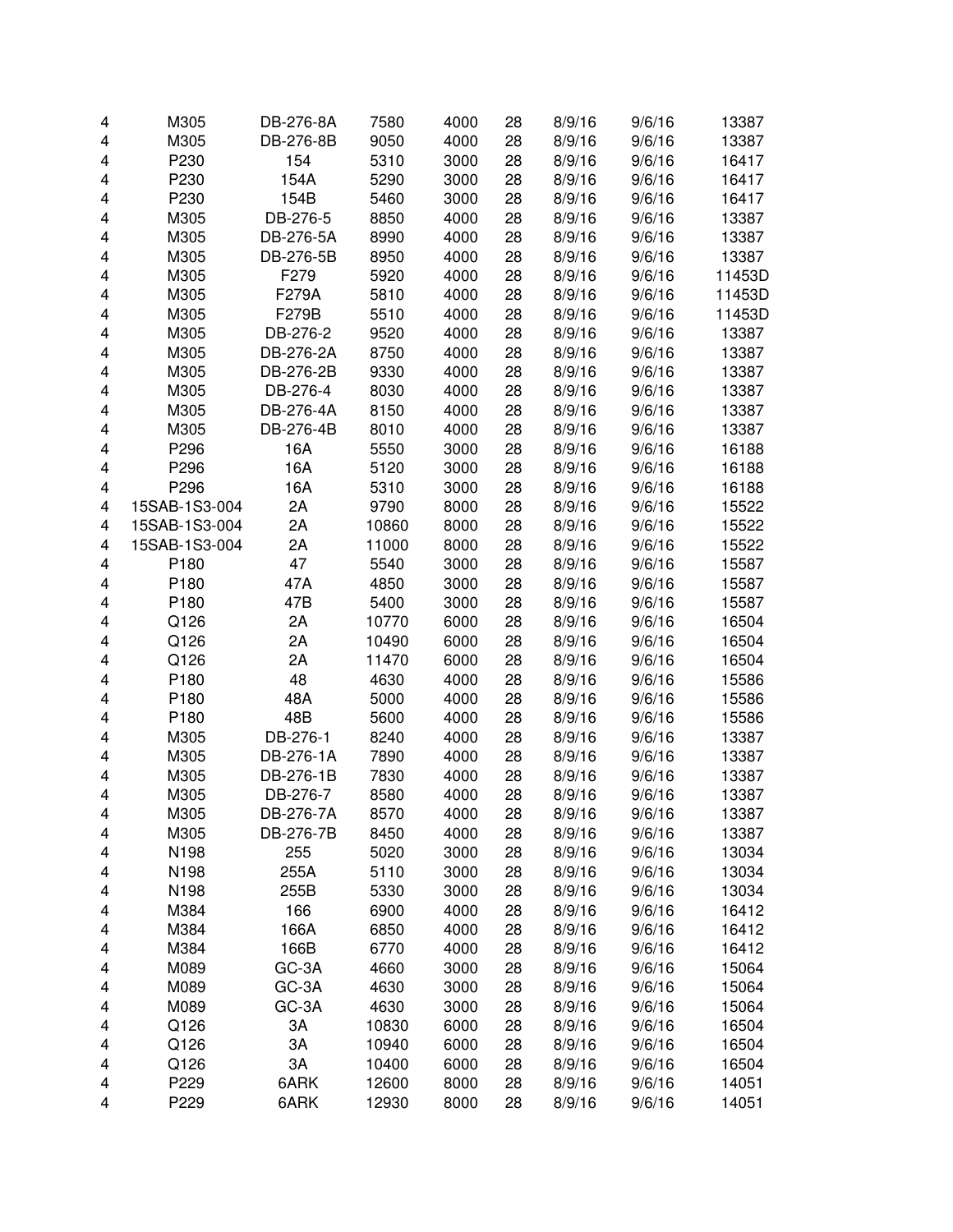| 4      | P229             | 6ARK   | 13100        | 8000         | 28       | 8/9/16           | 9/6/16           | 14051          |
|--------|------------------|--------|--------------|--------------|----------|------------------|------------------|----------------|
| 4      | P229             | 5ARK   | 11560        | 8000         | 28       | 8/9/16           | 9/6/16           | 14051          |
| 4      | P229             | 5ARK   | 11520        | 8000         | 28       | 8/9/16           | 9/6/16           | 14051          |
| 4      | P229             | 5ARK   | 11690        | 8000         | 28       | 8/9/16           | 9/6/16           | 14051          |
| 4      | Q015             | 10A    | 4880         | 3000         | 28       | 8/9/16           | 9/6/16           | 15549          |
| 4      | Q015             | 10A    | 5190         | 3000         | 28       | 8/9/16           | 9/6/16           | 15549          |
| 4      | Q015             | 10A    | 4940         | 3000         | 28       | 8/9/16           | 9/6/16           | 15549          |
| 4      | Q126             | 1A     | 11220        | 6000         | 28       | 8/9/16           | 9/7/16           | 16504          |
| 4      | Q126             | 1A     | 11250        | 6000         | 28       | 8/9/16           | 9/7/16           | 16504          |
| 4      | Q126             | 1A     | 11400        | 6000         | 28       | 8/9/16           | 9/7/16           | 16504          |
| 4      | P016             | 21     | 6240         | 3000         | 28       | 8/9/16           | 9/7/16           | 12004          |
| 4      | P016             | 21A    | 6580         | 3000         | 28       | 8/9/16           | 9/7/16           | 12004          |
| 4      | P016             | 21B    | 6440         | 3000         | 28       | 8/9/16           | 9/7/16           | 12004          |
| 4      | 116765           | 4A     | 5880         | 3000         | 28       | 8/9/16           | 9/7/16           | 16500          |
| 4      | 116765           | 4A     | 5790         | 3000         | 28       | 8/9/16           | 9/7/16           | 16500          |
| 4      | 116765           | 4A     | 5180         | 3000         | 28       | 8/9/16           | 9/7/16           | 16500          |
| 4      | P047             | 141A   | 4430         | 3000         | 28       | 8/9/16           | 9/7/16           | 15199          |
| 4      | P047             | 141A   | 4030         | 3000         | 28       | 8/9/16           | 9/7/16           | 15199          |
| 4      | P047             | 141A   | 4370         | 3000         | 28       | 8/9/16           | 9/7/16           | 15199          |
| 4      | <b>15SAB1</b>    | 1A     | 10700        | 8000         | 28       | 8/9/16           | 9/7/16           | 15522          |
| 4      | <b>15SAB1</b>    | 1A     | 12140        | 8000         | 28       | 8/9/16           | 9/7/16           | 15522          |
| 4      | 15SAB1           | 1A     | 11230        | 8000         | 28       | 8/9/16           | 9/7/16           | 15522          |
| 4      | N307             | 116    | 4910         | 3000         | 28       | 8/9/16           | 9/7/16           | 12004          |
| 4      | N307             | 116    | 5100         | 3000         | 28       | 8/9/16           | 9/7/16           | 12004          |
| 4      | N307             | 116B   | 5140         | 3000         | 28       | 8/9/16           | 9/7/16           | 12004          |
| 4      | P230             | 158    | 4660         | 4000         | 28       | 8/9/16           | 9/7/16           | 15050          |
| 4      | P230             | 158A   | 4970         | 4000         | 28       | 8/9/16           | 9/7/16           | 15050          |
| 4      | P230             | 158B   | 4700         | 4000         | 28       | 8/9/16           | 9/7/16           | 15050          |
| 4      | P230             | 157IA  | 5660         | 3000         | 28       | 8/9/16           | 9/7/16           | 16115          |
| 4      | P230             | 157AIA | 5420         | 3000         | 28       | 8/9/16           | 9/7/16           | 16115          |
| 4      | P230             | 157BIA | 5080         | 3000         | 28       | 8/9/16           | 9/7/16           | 16115          |
| 4      | P247             | 59     | 6140         | 3000         | 28       | 8/9/16           | 9/7/16           | 16130          |
| 4      | P247             | 59A    | 5480         | 3000         | 28       | 8/9/16           | 9/7/16           | 16130          |
| 4      | P247             | 59B    | 6130         | 3000         | 28       | 8/9/16           | 9/7/16           | 16130          |
| 4      | P190             | 25     | 7030         | 3000         | 28       | 8/9/16           | 9/7/16           | 15425          |
| 4      | P190             | 25A    | 6620         | 3000         | 28       | 8/9/16           | 9/7/16           | 15425          |
| 4      | P <sub>190</sub> | 25B    | 6770         | 3000         | 28       | 8/9/16           | 9/7/16           | 15425          |
| 6      | P265             | 20     | 4080         | 3000         | 28       | 8/9/16           | 9/7/16           | 16511          |
| 6      | P265             | 20A    | 4460         | 3000         | 28       | 8/9/16           | 9/7/16           | 16511          |
| 4      | 114944           | 31     | 6200         | 3000         | 28       | 8/9/16           | 9/7/16           | 16422          |
| 4      | 114944           | 31A    | 6110         | 3000         | 28       | 8/9/16           | 9/7/16           | 16422          |
| 4      | N228             | 77     | 6260         | 4000         | 28       | 8/9/16           | 9/7/16           | 16129          |
| 4      | N228             | 77A    | 6370         | 4000         | 28       | 8/9/16           | 9/7/16           | 16129          |
| 4      | N228             | 77B    | 6180         | 4000         | 28       | 8/9/16           | 9/7/16           | 16129          |
| 4      | N228             | 78     | 6650         | 4000         | 28       | 8/9/16           | 9/7/16           | 16129          |
| 4      | N228             | 78A    | 6420         | 4000         | 28       | 8/9/16           | 9/7/16           | 16129          |
| 4      | N228             | 78B    | 6730         | 4000         | 28       | 8/9/16           | 9/7/16           | 16129          |
|        |                  | 79     |              |              |          |                  |                  |                |
| 4<br>4 | N228<br>N228     | 79A    | 6620<br>6710 | 4000<br>4000 | 28<br>28 | 8/9/16<br>8/9/16 | 9/7/16<br>9/7/16 | 16129<br>16129 |
|        | N228             | 79B    | 6900         | 4000         | 28       | 8/9/16           | 9/7/16           | 16129          |
| 4<br>4 | N228             | 80     | 7180         | 4000         | 28       | 8/9/16           | 9/7/16           | 16129          |
| 4      | N228             | 80A    | 6980         | 4000         | 28       | 8/9/16           | 9/7/16           | 16129          |
|        |                  |        |              |              |          |                  |                  |                |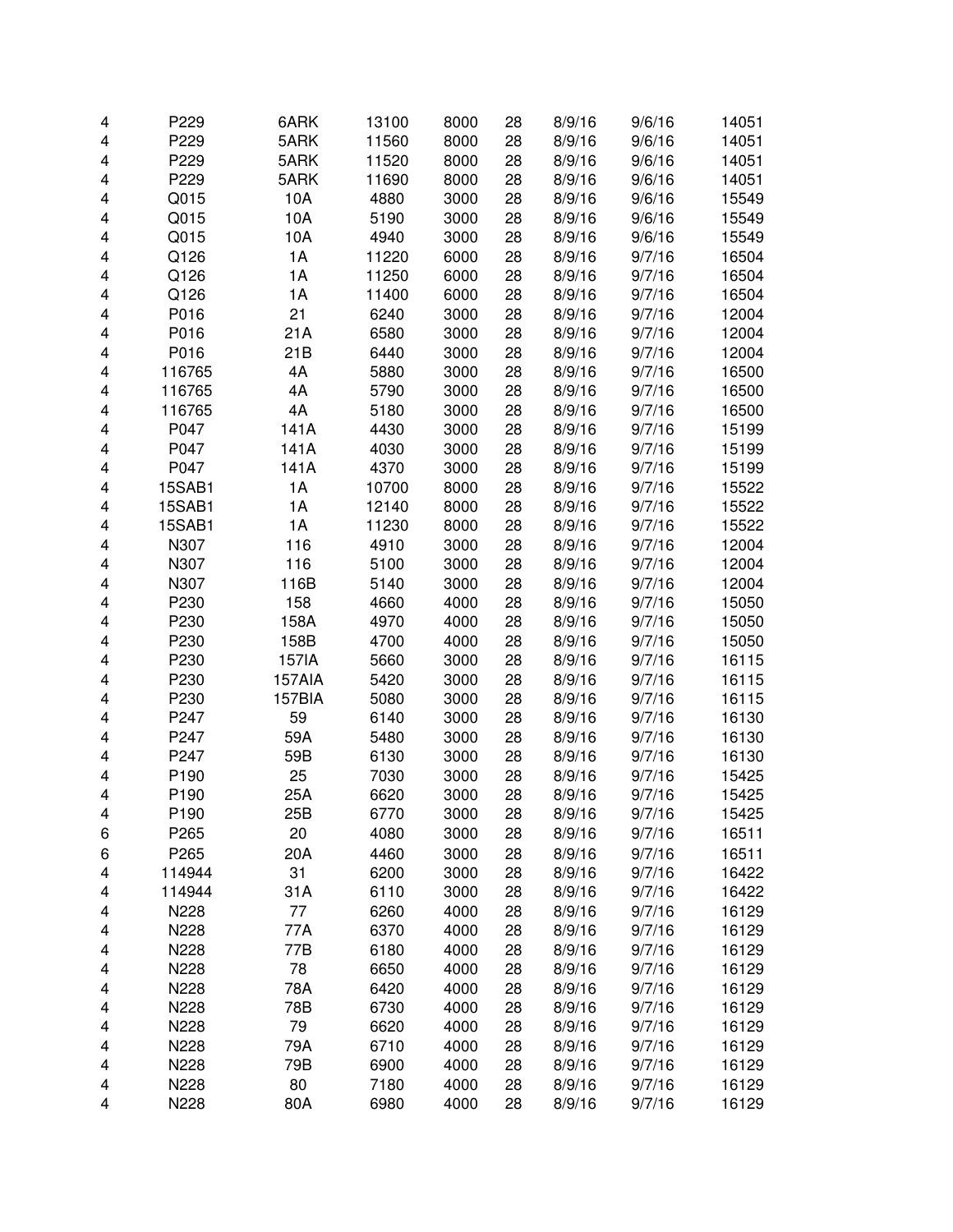| 4 | N228 | 80B         | 7480 | 4000 | 28 | 8/9/16  | 9/7/16 | 16129 |
|---|------|-------------|------|------|----|---------|--------|-------|
| 4 | N228 | 81          | 6860 | 4000 | 28 | 8/9/16  | 9/7/16 | 16129 |
| 4 | N228 | 81A         | 6860 | 4000 | 28 | 8/9/16  | 9/7/16 | 16129 |
| 4 | N228 | 81B         | 6790 | 4000 | 28 | 8/9/16  | 9/7/16 | 16129 |
| 4 | N228 | 82          | 7140 | 4000 | 28 | 8/9/16  | 9/7/16 | 16129 |
| 4 | N228 | 82A         | 6940 | 4000 | 28 | 8/9/16  | 9/7/16 | 16129 |
| 4 | N228 | 82B         | 6910 | 4000 | 28 | 8/9/16  | 9/7/16 | 16129 |
| 4 | N228 | 83          | 7060 | 4000 | 28 | 8/9/16  | 9/7/16 | 16129 |
| 4 | N228 | 83A         | 6940 | 4000 | 28 | 8/9/16  | 9/7/16 | 16129 |
| 4 | N228 | 83B         | 7000 | 4000 | 28 | 8/9/16  | 9/7/16 | 16129 |
| 4 | N228 | 84          | 7240 | 4000 | 28 | 8/9/16  | 9/7/16 | 16129 |
| 4 | N228 | 84A         | 7510 | 4000 | 28 | 8/9/16  | 9/7/16 | 16129 |
| 4 | N228 | 84B         | 7380 | 4000 | 28 | 8/9/16  | 9/7/16 | 16129 |
| 4 | N228 | 85          | 6220 | 4000 | 28 | 8/9/16  | 9/7/16 | 16129 |
| 4 | N228 | 85A         | 6580 | 4000 | 28 | 8/9/16  | 9/7/16 | 16129 |
| 4 | N228 | 85B         | 6520 | 4000 | 28 | 8/9/16  | 9/7/16 | 16129 |
| 4 | P079 | 105         | 5680 | 3000 | 28 | 8/9/16  | 9/7/16 | 15146 |
| 4 | P079 | 105A        | 4980 | 3000 | 28 | 8/9/16  | 9/7/16 | 15146 |
| 4 | P079 | 105B        | 5850 | 3000 | 28 | 8/9/16  | 9/7/16 | 15146 |
| 4 | N152 | 227         | 6660 | 3000 | 28 | 8/9/16  | 9/7/16 | 15271 |
| 4 | N152 | 227A        | 6790 | 3000 | 28 | 8/9/16  | 9/7/16 | 15271 |
| 4 | N152 | 227B        | 6530 | 3000 | 28 | 8/9/16  | 9/7/16 | 15271 |
| 4 | N908 | W17         | 4830 | 3000 | 28 | 8/9/16  | 9/7/16 | 16377 |
| 4 | N908 | <b>W17A</b> | 4940 | 3000 | 28 | 8/9/16  | 9/7/16 | 16377 |
| 4 | N908 | <b>W17B</b> | 4720 | 3000 | 28 | 8/9/16  | 9/7/16 | 16377 |
| 4 | Q103 | 3           | 5880 | 3000 | 28 | 8/9/16  | 9/7/16 | 11192 |
| 4 | Q103 | 3A          | 5410 | 3000 | 28 | 8/9/16  | 9/7/16 | 11192 |
| 4 | Q103 | 3B          | 5650 | 3000 | 28 | 8/9/16  | 9/7/16 | 11192 |
| 4 | M021 | 62          | 5470 | 3000 | 28 | 8/9/16  | 9/7/16 | 15400 |
| 4 | M021 | 62A         | 4760 | 3000 | 28 | 8/9/16  | 9/7/16 | 15400 |
| 4 | M021 | 62B         | 4920 | 3000 | 28 | 8/9/16  | 9/7/16 | 15400 |
| 4 | Q031 | 19          | 5020 | 3000 | 28 | 8/9/16  | 9/7/16 | 15391 |
| 4 | Q031 | 19A         | 5120 | 3000 | 28 | 8/9/16  | 9/7/16 | 15391 |
| 4 | Q031 | 19B         | 4810 | 3000 | 28 | 8/9/16  | 9/7/16 | 15391 |
| 4 | Q106 | 1           | 6160 | 3500 | 28 | 8/9/16  | 9/7/16 | 16485 |
| 4 | Q106 | 1A          | 6280 | 3500 | 28 | 8/9/16  | 9/7/16 | 16485 |
| 4 | Q106 | 1B          | 6720 | 3500 | 28 | 8/9/16  | 9/7/16 | 16485 |
| 4 | N321 | 162         | 4360 | 3000 | 28 | 8/10/16 | 9/7/16 | 15184 |
| 4 | N321 | 162A        | 3900 | 3000 | 28 | 8/10/16 | 9/7/16 | 15184 |
| 4 | N321 | 162B        | 4160 | 3000 | 28 | 8/10/16 | 9/7/16 | 15184 |
| 4 | P166 | 10          | 3640 | 3000 | 28 | 8/10/16 | 9/7/16 | 16192 |
| 4 | P166 | 10A         | 3560 | 3000 | 28 | 8/10/16 | 9/7/16 | 16192 |
| 4 | P166 | 10B         | 3540 | 3000 | 28 | 8/10/16 | 9/7/16 | 16192 |
| 4 | M305 | DB-277-13   | 8840 | 4000 | 28 | 8/10/16 | 9/7/16 | 13387 |
| 4 | M305 | DB-277-13A  | 8450 | 4000 | 28 | 8/10/16 | 9/7/16 | 13387 |
| 4 | M305 | DB-277-13B  | 8560 | 4000 | 28 | 8/10/16 | 9/7/16 | 13387 |
| 4 | M305 | DB-277-6    | 9040 | 4000 | 28 | 8/10/16 | 9/7/16 | 13387 |
| 4 | M305 | DB-277-6A   | 9450 | 4000 | 28 | 8/10/16 | 9/7/16 | 13387 |
| 4 | M305 | DB-277-6B   | 8970 | 4000 | 28 | 8/10/16 | 9/7/16 | 13387 |
| 4 | P137 | 58          | 5330 | 3500 | 28 | 8/10/16 | 9/7/16 | 14333 |
| 4 | P137 | 58A         | 5450 | 3500 | 28 | 8/10/16 | 9/7/16 | 14333 |
| 4 | P137 | 58B         | 5750 | 3500 | 28 | 8/10/16 | 9/7/16 | 14333 |
|   |      |             |      |      |    |         |        |       |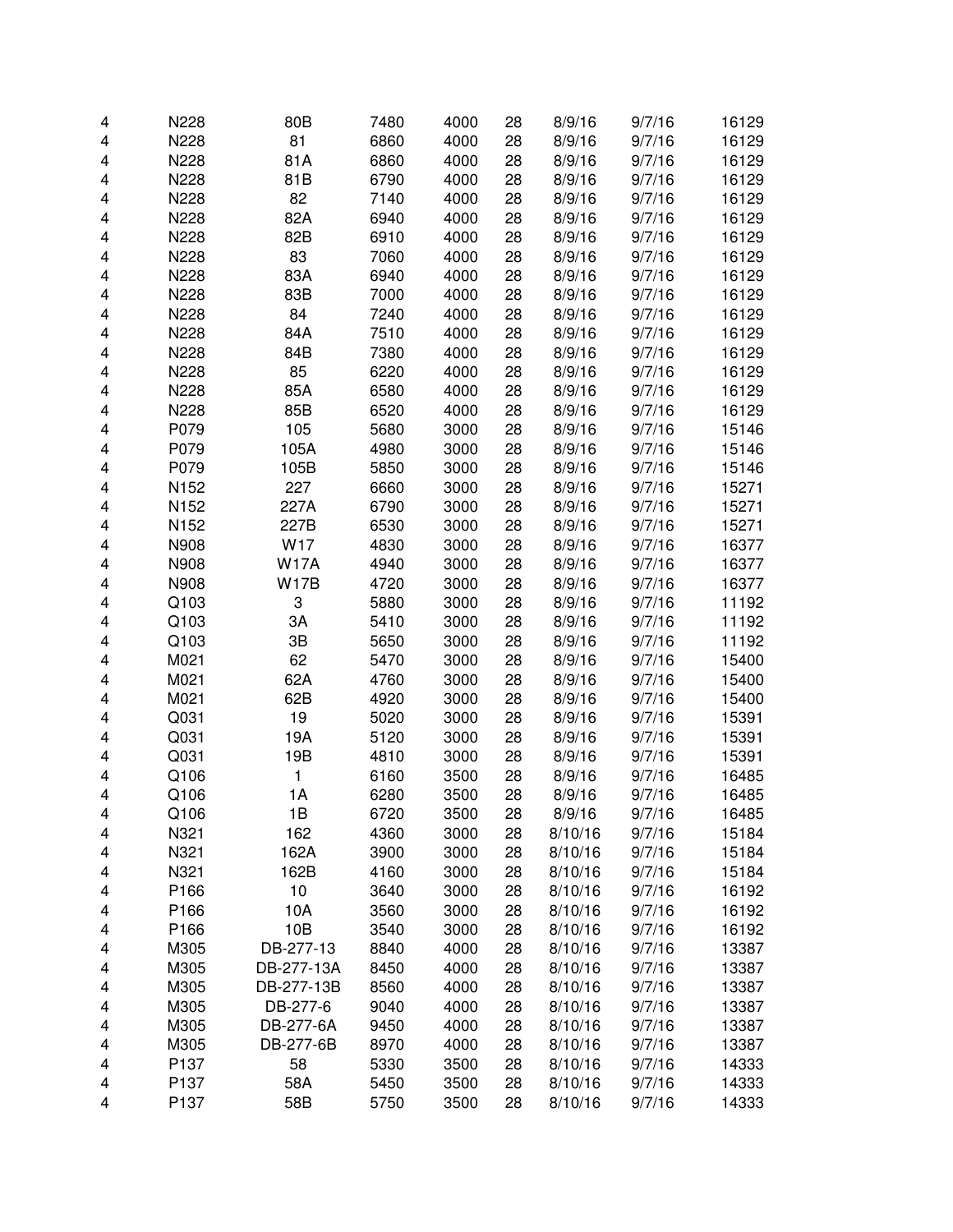| M305<br>6190<br>4000<br>28<br>4<br>DB-277-10A<br>8/10/16<br>9/7/16<br>M305<br>6270<br>4000<br>28<br>4<br>DB-277-10B<br>8/10/16<br>9/7/16<br>DB-277-5<br>8270<br>4000<br>28<br>4<br>M305<br>8/10/16<br>9/7/16<br>8470<br>4000<br>M305<br>DB-277-5A<br>28<br>8/10/16<br>9/7/16<br>4<br>4000<br>4<br>M305<br>DB-277-5B<br>8290<br>28<br>8/10/16<br>9/7/16<br>M305<br>4000<br>4<br>DB-277-11<br>7120<br>28<br>8/10/16<br>9/7/16<br>M305<br>7250<br>4000<br>28<br>4<br>DB-277-11A<br>8/10/16<br>9/7/16<br>M305<br>7590<br>4000<br>28<br>4<br>DB-277-11B<br>8/10/16<br>9/7/16<br>M305<br>DB-277-1<br>8360<br>4000<br>4<br>28<br>8/10/16<br>9/7/16<br>8220<br>4000<br>28<br>4<br>M305<br>DB-277-1A<br>8/10/16<br>9/7/16<br>DB-277-1B<br>7970<br>4000<br>28<br>4<br>M305<br>8/10/16<br>9/7/16<br>DB-277-12<br>4000<br>4<br>M305<br>8890<br>28<br>8/10/16<br>9/7/16<br>DB-277-12A<br>8520<br>4000<br>4<br>M305<br>28<br>8/10/16<br>9/7/16<br>DB-277-12B<br>8440<br>4000<br>4<br>M305<br>28<br>8/10/16<br>9/7/16<br>P230<br>159<br>3960<br>3000<br>28<br>4<br>8/10/16<br>9/7/16<br>P230<br>159A<br>3930<br>3000<br>4<br>28<br>8/10/16<br>9/7/16<br>P230<br>159B<br>3930<br>3000<br>4<br>28<br>8/10/16<br>9/7/16<br>P168<br>19C<br>7550<br>4000<br>28<br>4<br>8/24/16<br>9/7/16<br>P079<br>110C<br>3930<br>3000<br>14<br>4<br>8/24/16<br>9/7/16<br>P230<br>5480<br>3000<br>157<br>28<br>8/9/16<br>9/7/16<br>4<br>P230<br>157A<br>5620<br>3000<br>4<br>28<br>8/9/16<br>9/7/16<br>P230<br>157B<br>5510<br>3000<br>28<br>4<br>8/9/16<br>9/7/16<br>M305<br>DB-277-7<br>8370<br>4000<br>28<br>4<br>8/10/16<br>9/7/16<br>M305<br>8580<br>4000<br>28<br>4<br>DB-277-7A<br>8/10/16<br>9/7/16<br>M305<br>DB-277-7B<br>7930<br>4000<br>28<br>4<br>8/10/16<br>9/7/16<br>M305<br>DB-277-9<br>9070<br>4000<br>28<br>8/10/16<br>4<br>9/7/16<br>9180<br>4000<br>28<br>4<br>M305<br>DB-277-9A<br>8/10/16<br>9/7/16<br>DB-277-9B<br>8930<br>4000<br>28<br>8/10/16<br>4<br>M305<br>9/7/16<br>DB-277-8<br>7360<br>4000<br>8/10/16<br>4<br>M305<br>28<br>9/7/16<br>M305<br>DB-277-8A<br>7850<br>4000<br>8/10/16<br>4<br>28<br>9/7/16<br>M305<br>DB-277-8B<br>8320<br>4000<br>8/10/16<br>4<br>28<br>9/7/16<br>20<br>Q031<br>5460<br>3000<br>28<br>4<br>8/10/16<br>9/7/16<br>Q031<br>20A<br>5560<br>3000<br>8/10/16<br>4<br>28<br>9/7/16<br>Q031<br>20B<br>4<br>5790<br>3000<br>28<br>8/10/16<br>9/7/16 | 13387<br>13387<br>13387<br>13387<br>13387<br>13387<br>13387<br>13387<br>13387<br>13387<br>13387<br>13387<br>13387<br>13387<br>16115<br>16115<br>16115<br>16177<br>15146<br>16115 |
|------------------------------------------------------------------------------------------------------------------------------------------------------------------------------------------------------------------------------------------------------------------------------------------------------------------------------------------------------------------------------------------------------------------------------------------------------------------------------------------------------------------------------------------------------------------------------------------------------------------------------------------------------------------------------------------------------------------------------------------------------------------------------------------------------------------------------------------------------------------------------------------------------------------------------------------------------------------------------------------------------------------------------------------------------------------------------------------------------------------------------------------------------------------------------------------------------------------------------------------------------------------------------------------------------------------------------------------------------------------------------------------------------------------------------------------------------------------------------------------------------------------------------------------------------------------------------------------------------------------------------------------------------------------------------------------------------------------------------------------------------------------------------------------------------------------------------------------------------------------------------------------------------------------------------------------------------------------------------------------------------------------------------------------------------------------------------------------------------------------------------------------------------------------------------------------------------------------------------------------------------------------------------------------------------------------------------------------------------------------------|----------------------------------------------------------------------------------------------------------------------------------------------------------------------------------|
|                                                                                                                                                                                                                                                                                                                                                                                                                                                                                                                                                                                                                                                                                                                                                                                                                                                                                                                                                                                                                                                                                                                                                                                                                                                                                                                                                                                                                                                                                                                                                                                                                                                                                                                                                                                                                                                                                                                                                                                                                                                                                                                                                                                                                                                                                                                                                                        |                                                                                                                                                                                  |
|                                                                                                                                                                                                                                                                                                                                                                                                                                                                                                                                                                                                                                                                                                                                                                                                                                                                                                                                                                                                                                                                                                                                                                                                                                                                                                                                                                                                                                                                                                                                                                                                                                                                                                                                                                                                                                                                                                                                                                                                                                                                                                                                                                                                                                                                                                                                                                        |                                                                                                                                                                                  |
|                                                                                                                                                                                                                                                                                                                                                                                                                                                                                                                                                                                                                                                                                                                                                                                                                                                                                                                                                                                                                                                                                                                                                                                                                                                                                                                                                                                                                                                                                                                                                                                                                                                                                                                                                                                                                                                                                                                                                                                                                                                                                                                                                                                                                                                                                                                                                                        |                                                                                                                                                                                  |
|                                                                                                                                                                                                                                                                                                                                                                                                                                                                                                                                                                                                                                                                                                                                                                                                                                                                                                                                                                                                                                                                                                                                                                                                                                                                                                                                                                                                                                                                                                                                                                                                                                                                                                                                                                                                                                                                                                                                                                                                                                                                                                                                                                                                                                                                                                                                                                        |                                                                                                                                                                                  |
|                                                                                                                                                                                                                                                                                                                                                                                                                                                                                                                                                                                                                                                                                                                                                                                                                                                                                                                                                                                                                                                                                                                                                                                                                                                                                                                                                                                                                                                                                                                                                                                                                                                                                                                                                                                                                                                                                                                                                                                                                                                                                                                                                                                                                                                                                                                                                                        |                                                                                                                                                                                  |
|                                                                                                                                                                                                                                                                                                                                                                                                                                                                                                                                                                                                                                                                                                                                                                                                                                                                                                                                                                                                                                                                                                                                                                                                                                                                                                                                                                                                                                                                                                                                                                                                                                                                                                                                                                                                                                                                                                                                                                                                                                                                                                                                                                                                                                                                                                                                                                        |                                                                                                                                                                                  |
|                                                                                                                                                                                                                                                                                                                                                                                                                                                                                                                                                                                                                                                                                                                                                                                                                                                                                                                                                                                                                                                                                                                                                                                                                                                                                                                                                                                                                                                                                                                                                                                                                                                                                                                                                                                                                                                                                                                                                                                                                                                                                                                                                                                                                                                                                                                                                                        |                                                                                                                                                                                  |
|                                                                                                                                                                                                                                                                                                                                                                                                                                                                                                                                                                                                                                                                                                                                                                                                                                                                                                                                                                                                                                                                                                                                                                                                                                                                                                                                                                                                                                                                                                                                                                                                                                                                                                                                                                                                                                                                                                                                                                                                                                                                                                                                                                                                                                                                                                                                                                        |                                                                                                                                                                                  |
|                                                                                                                                                                                                                                                                                                                                                                                                                                                                                                                                                                                                                                                                                                                                                                                                                                                                                                                                                                                                                                                                                                                                                                                                                                                                                                                                                                                                                                                                                                                                                                                                                                                                                                                                                                                                                                                                                                                                                                                                                                                                                                                                                                                                                                                                                                                                                                        |                                                                                                                                                                                  |
|                                                                                                                                                                                                                                                                                                                                                                                                                                                                                                                                                                                                                                                                                                                                                                                                                                                                                                                                                                                                                                                                                                                                                                                                                                                                                                                                                                                                                                                                                                                                                                                                                                                                                                                                                                                                                                                                                                                                                                                                                                                                                                                                                                                                                                                                                                                                                                        |                                                                                                                                                                                  |
|                                                                                                                                                                                                                                                                                                                                                                                                                                                                                                                                                                                                                                                                                                                                                                                                                                                                                                                                                                                                                                                                                                                                                                                                                                                                                                                                                                                                                                                                                                                                                                                                                                                                                                                                                                                                                                                                                                                                                                                                                                                                                                                                                                                                                                                                                                                                                                        |                                                                                                                                                                                  |
|                                                                                                                                                                                                                                                                                                                                                                                                                                                                                                                                                                                                                                                                                                                                                                                                                                                                                                                                                                                                                                                                                                                                                                                                                                                                                                                                                                                                                                                                                                                                                                                                                                                                                                                                                                                                                                                                                                                                                                                                                                                                                                                                                                                                                                                                                                                                                                        |                                                                                                                                                                                  |
|                                                                                                                                                                                                                                                                                                                                                                                                                                                                                                                                                                                                                                                                                                                                                                                                                                                                                                                                                                                                                                                                                                                                                                                                                                                                                                                                                                                                                                                                                                                                                                                                                                                                                                                                                                                                                                                                                                                                                                                                                                                                                                                                                                                                                                                                                                                                                                        |                                                                                                                                                                                  |
|                                                                                                                                                                                                                                                                                                                                                                                                                                                                                                                                                                                                                                                                                                                                                                                                                                                                                                                                                                                                                                                                                                                                                                                                                                                                                                                                                                                                                                                                                                                                                                                                                                                                                                                                                                                                                                                                                                                                                                                                                                                                                                                                                                                                                                                                                                                                                                        |                                                                                                                                                                                  |
|                                                                                                                                                                                                                                                                                                                                                                                                                                                                                                                                                                                                                                                                                                                                                                                                                                                                                                                                                                                                                                                                                                                                                                                                                                                                                                                                                                                                                                                                                                                                                                                                                                                                                                                                                                                                                                                                                                                                                                                                                                                                                                                                                                                                                                                                                                                                                                        |                                                                                                                                                                                  |
|                                                                                                                                                                                                                                                                                                                                                                                                                                                                                                                                                                                                                                                                                                                                                                                                                                                                                                                                                                                                                                                                                                                                                                                                                                                                                                                                                                                                                                                                                                                                                                                                                                                                                                                                                                                                                                                                                                                                                                                                                                                                                                                                                                                                                                                                                                                                                                        |                                                                                                                                                                                  |
|                                                                                                                                                                                                                                                                                                                                                                                                                                                                                                                                                                                                                                                                                                                                                                                                                                                                                                                                                                                                                                                                                                                                                                                                                                                                                                                                                                                                                                                                                                                                                                                                                                                                                                                                                                                                                                                                                                                                                                                                                                                                                                                                                                                                                                                                                                                                                                        |                                                                                                                                                                                  |
|                                                                                                                                                                                                                                                                                                                                                                                                                                                                                                                                                                                                                                                                                                                                                                                                                                                                                                                                                                                                                                                                                                                                                                                                                                                                                                                                                                                                                                                                                                                                                                                                                                                                                                                                                                                                                                                                                                                                                                                                                                                                                                                                                                                                                                                                                                                                                                        |                                                                                                                                                                                  |
|                                                                                                                                                                                                                                                                                                                                                                                                                                                                                                                                                                                                                                                                                                                                                                                                                                                                                                                                                                                                                                                                                                                                                                                                                                                                                                                                                                                                                                                                                                                                                                                                                                                                                                                                                                                                                                                                                                                                                                                                                                                                                                                                                                                                                                                                                                                                                                        |                                                                                                                                                                                  |
|                                                                                                                                                                                                                                                                                                                                                                                                                                                                                                                                                                                                                                                                                                                                                                                                                                                                                                                                                                                                                                                                                                                                                                                                                                                                                                                                                                                                                                                                                                                                                                                                                                                                                                                                                                                                                                                                                                                                                                                                                                                                                                                                                                                                                                                                                                                                                                        |                                                                                                                                                                                  |
|                                                                                                                                                                                                                                                                                                                                                                                                                                                                                                                                                                                                                                                                                                                                                                                                                                                                                                                                                                                                                                                                                                                                                                                                                                                                                                                                                                                                                                                                                                                                                                                                                                                                                                                                                                                                                                                                                                                                                                                                                                                                                                                                                                                                                                                                                                                                                                        |                                                                                                                                                                                  |
|                                                                                                                                                                                                                                                                                                                                                                                                                                                                                                                                                                                                                                                                                                                                                                                                                                                                                                                                                                                                                                                                                                                                                                                                                                                                                                                                                                                                                                                                                                                                                                                                                                                                                                                                                                                                                                                                                                                                                                                                                                                                                                                                                                                                                                                                                                                                                                        | 16115                                                                                                                                                                            |
|                                                                                                                                                                                                                                                                                                                                                                                                                                                                                                                                                                                                                                                                                                                                                                                                                                                                                                                                                                                                                                                                                                                                                                                                                                                                                                                                                                                                                                                                                                                                                                                                                                                                                                                                                                                                                                                                                                                                                                                                                                                                                                                                                                                                                                                                                                                                                                        | 16115                                                                                                                                                                            |
|                                                                                                                                                                                                                                                                                                                                                                                                                                                                                                                                                                                                                                                                                                                                                                                                                                                                                                                                                                                                                                                                                                                                                                                                                                                                                                                                                                                                                                                                                                                                                                                                                                                                                                                                                                                                                                                                                                                                                                                                                                                                                                                                                                                                                                                                                                                                                                        | 13387                                                                                                                                                                            |
|                                                                                                                                                                                                                                                                                                                                                                                                                                                                                                                                                                                                                                                                                                                                                                                                                                                                                                                                                                                                                                                                                                                                                                                                                                                                                                                                                                                                                                                                                                                                                                                                                                                                                                                                                                                                                                                                                                                                                                                                                                                                                                                                                                                                                                                                                                                                                                        | 13387                                                                                                                                                                            |
|                                                                                                                                                                                                                                                                                                                                                                                                                                                                                                                                                                                                                                                                                                                                                                                                                                                                                                                                                                                                                                                                                                                                                                                                                                                                                                                                                                                                                                                                                                                                                                                                                                                                                                                                                                                                                                                                                                                                                                                                                                                                                                                                                                                                                                                                                                                                                                        | 13387                                                                                                                                                                            |
|                                                                                                                                                                                                                                                                                                                                                                                                                                                                                                                                                                                                                                                                                                                                                                                                                                                                                                                                                                                                                                                                                                                                                                                                                                                                                                                                                                                                                                                                                                                                                                                                                                                                                                                                                                                                                                                                                                                                                                                                                                                                                                                                                                                                                                                                                                                                                                        | 13387                                                                                                                                                                            |
|                                                                                                                                                                                                                                                                                                                                                                                                                                                                                                                                                                                                                                                                                                                                                                                                                                                                                                                                                                                                                                                                                                                                                                                                                                                                                                                                                                                                                                                                                                                                                                                                                                                                                                                                                                                                                                                                                                                                                                                                                                                                                                                                                                                                                                                                                                                                                                        | 13387                                                                                                                                                                            |
|                                                                                                                                                                                                                                                                                                                                                                                                                                                                                                                                                                                                                                                                                                                                                                                                                                                                                                                                                                                                                                                                                                                                                                                                                                                                                                                                                                                                                                                                                                                                                                                                                                                                                                                                                                                                                                                                                                                                                                                                                                                                                                                                                                                                                                                                                                                                                                        | 13387                                                                                                                                                                            |
|                                                                                                                                                                                                                                                                                                                                                                                                                                                                                                                                                                                                                                                                                                                                                                                                                                                                                                                                                                                                                                                                                                                                                                                                                                                                                                                                                                                                                                                                                                                                                                                                                                                                                                                                                                                                                                                                                                                                                                                                                                                                                                                                                                                                                                                                                                                                                                        | 13387                                                                                                                                                                            |
|                                                                                                                                                                                                                                                                                                                                                                                                                                                                                                                                                                                                                                                                                                                                                                                                                                                                                                                                                                                                                                                                                                                                                                                                                                                                                                                                                                                                                                                                                                                                                                                                                                                                                                                                                                                                                                                                                                                                                                                                                                                                                                                                                                                                                                                                                                                                                                        | 13387                                                                                                                                                                            |
|                                                                                                                                                                                                                                                                                                                                                                                                                                                                                                                                                                                                                                                                                                                                                                                                                                                                                                                                                                                                                                                                                                                                                                                                                                                                                                                                                                                                                                                                                                                                                                                                                                                                                                                                                                                                                                                                                                                                                                                                                                                                                                                                                                                                                                                                                                                                                                        | 13387                                                                                                                                                                            |
|                                                                                                                                                                                                                                                                                                                                                                                                                                                                                                                                                                                                                                                                                                                                                                                                                                                                                                                                                                                                                                                                                                                                                                                                                                                                                                                                                                                                                                                                                                                                                                                                                                                                                                                                                                                                                                                                                                                                                                                                                                                                                                                                                                                                                                                                                                                                                                        | 15391                                                                                                                                                                            |
|                                                                                                                                                                                                                                                                                                                                                                                                                                                                                                                                                                                                                                                                                                                                                                                                                                                                                                                                                                                                                                                                                                                                                                                                                                                                                                                                                                                                                                                                                                                                                                                                                                                                                                                                                                                                                                                                                                                                                                                                                                                                                                                                                                                                                                                                                                                                                                        | 15391                                                                                                                                                                            |
|                                                                                                                                                                                                                                                                                                                                                                                                                                                                                                                                                                                                                                                                                                                                                                                                                                                                                                                                                                                                                                                                                                                                                                                                                                                                                                                                                                                                                                                                                                                                                                                                                                                                                                                                                                                                                                                                                                                                                                                                                                                                                                                                                                                                                                                                                                                                                                        | 15391                                                                                                                                                                            |
| Q181<br>$\overline{\mathbf{c}}$<br>4700<br>3000<br>28<br>4<br>8/10/16<br>9/7/16                                                                                                                                                                                                                                                                                                                                                                                                                                                                                                                                                                                                                                                                                                                                                                                                                                                                                                                                                                                                                                                                                                                                                                                                                                                                                                                                                                                                                                                                                                                                                                                                                                                                                                                                                                                                                                                                                                                                                                                                                                                                                                                                                                                                                                                                                        | 15587                                                                                                                                                                            |
| 4<br>Q181<br>2Α<br>4910<br>3000<br>28<br>8/10/16<br>9/7/16                                                                                                                                                                                                                                                                                                                                                                                                                                                                                                                                                                                                                                                                                                                                                                                                                                                                                                                                                                                                                                                                                                                                                                                                                                                                                                                                                                                                                                                                                                                                                                                                                                                                                                                                                                                                                                                                                                                                                                                                                                                                                                                                                                                                                                                                                                             | 15587                                                                                                                                                                            |
| 2B<br>5040<br>Q181<br>3000<br>28<br>8/10/16<br>9/7/16<br>4                                                                                                                                                                                                                                                                                                                                                                                                                                                                                                                                                                                                                                                                                                                                                                                                                                                                                                                                                                                                                                                                                                                                                                                                                                                                                                                                                                                                                                                                                                                                                                                                                                                                                                                                                                                                                                                                                                                                                                                                                                                                                                                                                                                                                                                                                                             | 15587                                                                                                                                                                            |
| P929<br>17<br>3980<br>3000<br>28<br>8/10/16<br>9/7/16<br>4                                                                                                                                                                                                                                                                                                                                                                                                                                                                                                                                                                                                                                                                                                                                                                                                                                                                                                                                                                                                                                                                                                                                                                                                                                                                                                                                                                                                                                                                                                                                                                                                                                                                                                                                                                                                                                                                                                                                                                                                                                                                                                                                                                                                                                                                                                             | 16255                                                                                                                                                                            |
| P929<br>3870<br>3000<br>28<br>17A<br>8/10/16<br>9/7/16<br>4                                                                                                                                                                                                                                                                                                                                                                                                                                                                                                                                                                                                                                                                                                                                                                                                                                                                                                                                                                                                                                                                                                                                                                                                                                                                                                                                                                                                                                                                                                                                                                                                                                                                                                                                                                                                                                                                                                                                                                                                                                                                                                                                                                                                                                                                                                            | 16255                                                                                                                                                                            |
| P929<br>17B<br>3880<br>3000<br>28<br>8/10/16<br>9/7/16<br>4                                                                                                                                                                                                                                                                                                                                                                                                                                                                                                                                                                                                                                                                                                                                                                                                                                                                                                                                                                                                                                                                                                                                                                                                                                                                                                                                                                                                                                                                                                                                                                                                                                                                                                                                                                                                                                                                                                                                                                                                                                                                                                                                                                                                                                                                                                            | 16255                                                                                                                                                                            |
| 50<br>P180<br>4270<br>3000<br>28<br>8/10/16<br>9/7/16<br>4                                                                                                                                                                                                                                                                                                                                                                                                                                                                                                                                                                                                                                                                                                                                                                                                                                                                                                                                                                                                                                                                                                                                                                                                                                                                                                                                                                                                                                                                                                                                                                                                                                                                                                                                                                                                                                                                                                                                                                                                                                                                                                                                                                                                                                                                                                             | 15587                                                                                                                                                                            |
| 50A<br>4460<br>3000<br>28<br>P180<br>8/10/16<br>9/7/16<br>4                                                                                                                                                                                                                                                                                                                                                                                                                                                                                                                                                                                                                                                                                                                                                                                                                                                                                                                                                                                                                                                                                                                                                                                                                                                                                                                                                                                                                                                                                                                                                                                                                                                                                                                                                                                                                                                                                                                                                                                                                                                                                                                                                                                                                                                                                                            | 15587                                                                                                                                                                            |
| 50 <sub>B</sub><br>P180<br>4250<br>3000<br>28<br>8/10/16<br>9/7/16<br>4                                                                                                                                                                                                                                                                                                                                                                                                                                                                                                                                                                                                                                                                                                                                                                                                                                                                                                                                                                                                                                                                                                                                                                                                                                                                                                                                                                                                                                                                                                                                                                                                                                                                                                                                                                                                                                                                                                                                                                                                                                                                                                                                                                                                                                                                                                | 15587                                                                                                                                                                            |
| 41<br>P256<br>4400<br>3000<br>28<br>8/10/16<br>9/7/16<br>4                                                                                                                                                                                                                                                                                                                                                                                                                                                                                                                                                                                                                                                                                                                                                                                                                                                                                                                                                                                                                                                                                                                                                                                                                                                                                                                                                                                                                                                                                                                                                                                                                                                                                                                                                                                                                                                                                                                                                                                                                                                                                                                                                                                                                                                                                                             | 15610                                                                                                                                                                            |
| P256<br>41A<br>3000<br>4560<br>28<br>8/10/16<br>9/7/16<br>4                                                                                                                                                                                                                                                                                                                                                                                                                                                                                                                                                                                                                                                                                                                                                                                                                                                                                                                                                                                                                                                                                                                                                                                                                                                                                                                                                                                                                                                                                                                                                                                                                                                                                                                                                                                                                                                                                                                                                                                                                                                                                                                                                                                                                                                                                                            | 15610                                                                                                                                                                            |
| P256<br>4710<br>3000<br>41B<br>28<br>8/10/16<br>9/7/16<br>4                                                                                                                                                                                                                                                                                                                                                                                                                                                                                                                                                                                                                                                                                                                                                                                                                                                                                                                                                                                                                                                                                                                                                                                                                                                                                                                                                                                                                                                                                                                                                                                                                                                                                                                                                                                                                                                                                                                                                                                                                                                                                                                                                                                                                                                                                                            | 15610                                                                                                                                                                            |
| 7A<br>3000<br>28<br>8/10/16<br>4<br>80148<br>4220<br>9/7/16                                                                                                                                                                                                                                                                                                                                                                                                                                                                                                                                                                                                                                                                                                                                                                                                                                                                                                                                                                                                                                                                                                                                                                                                                                                                                                                                                                                                                                                                                                                                                                                                                                                                                                                                                                                                                                                                                                                                                                                                                                                                                                                                                                                                                                                                                                            | 16108                                                                                                                                                                            |
| 7A<br>3000<br>28<br>4<br>80148<br>3830<br>8/10/16<br>9/7/16                                                                                                                                                                                                                                                                                                                                                                                                                                                                                                                                                                                                                                                                                                                                                                                                                                                                                                                                                                                                                                                                                                                                                                                                                                                                                                                                                                                                                                                                                                                                                                                                                                                                                                                                                                                                                                                                                                                                                                                                                                                                                                                                                                                                                                                                                                            |                                                                                                                                                                                  |
| 7A<br>3880<br>3000<br>80148<br>28<br>8/10/16<br>9/7/16<br>4                                                                                                                                                                                                                                                                                                                                                                                                                                                                                                                                                                                                                                                                                                                                                                                                                                                                                                                                                                                                                                                                                                                                                                                                                                                                                                                                                                                                                                                                                                                                                                                                                                                                                                                                                                                                                                                                                                                                                                                                                                                                                                                                                                                                                                                                                                            |                                                                                                                                                                                  |
| DB-277-2<br>9480<br>4000<br>M305<br>28<br>8/10/16<br>9/7/16<br>4                                                                                                                                                                                                                                                                                                                                                                                                                                                                                                                                                                                                                                                                                                                                                                                                                                                                                                                                                                                                                                                                                                                                                                                                                                                                                                                                                                                                                                                                                                                                                                                                                                                                                                                                                                                                                                                                                                                                                                                                                                                                                                                                                                                                                                                                                                       | 16108                                                                                                                                                                            |
| M305<br>9700<br>4000<br>28<br>8/10/16<br>9/7/16<br>4<br>DB-277-2A                                                                                                                                                                                                                                                                                                                                                                                                                                                                                                                                                                                                                                                                                                                                                                                                                                                                                                                                                                                                                                                                                                                                                                                                                                                                                                                                                                                                                                                                                                                                                                                                                                                                                                                                                                                                                                                                                                                                                                                                                                                                                                                                                                                                                                                                                                      | 16108<br>13387                                                                                                                                                                   |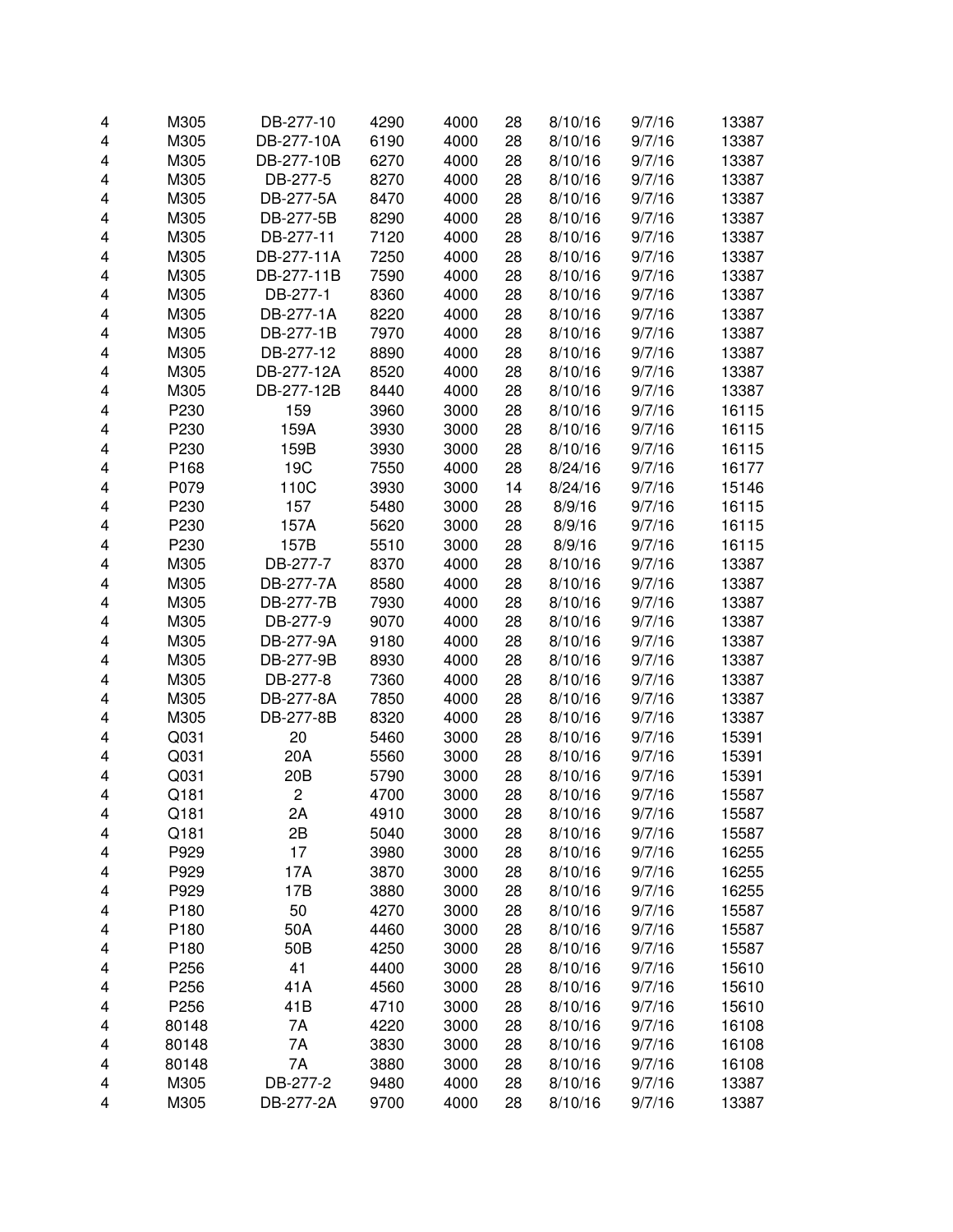| 4                       | M305          | DB-277-2B   | 9390 | 4000 | 28 | 8/10/16 | 9/7/16 | 13387 |
|-------------------------|---------------|-------------|------|------|----|---------|--------|-------|
| $\overline{\mathbf{4}}$ | M305          | DB-277-4    | 6680 | 4000 | 28 | 8/10/16 | 9/7/16 | 13387 |
| 4                       | M305          | DB-277-4A   | 7230 | 4000 | 28 | 8/10/16 | 9/7/16 | 13387 |
| 4                       | M305          | DB-277-4B   | 6660 | 4000 | 28 | 8/10/16 | 9/7/16 | 13387 |
| 4                       | M305          | DB-277-3    | 6990 | 4000 | 28 | 8/10/16 | 9/7/16 | 13387 |
| 4                       | M305          | DB-277-3A   | 6630 | 4000 | 28 | 8/10/16 | 9/7/16 | 13387 |
| 4                       | M305          | DB-277-3B   | 6840 | 4000 | 28 | 8/10/16 | 9/7/16 | 13387 |
| 4                       | Q015          | 11A         | 4760 | 3000 | 28 | 8/10/16 | 9/7/16 | 15599 |
|                         |               |             |      |      |    |         |        |       |
| 4                       | Q015          | 11A         | 4770 | 3000 | 28 | 8/10/16 | 9/7/16 | 15599 |
| 4                       | Q015          | 11A         | 4760 | 3000 | 28 | 8/10/16 | 9/7/16 | 15599 |
| 4                       | P180          | 49          | 4660 | 3000 | 28 | 8/10/16 | 9/7/16 | 15587 |
| 4                       | P180          | 49A         | 5040 | 3000 | 28 | 8/10/16 | 9/7/16 | 15587 |
| 4                       | P180          | 49B         | 4970 | 3000 | 28 | 8/10/16 | 9/7/16 | 15587 |
| 4                       | Q139          | 1           | 4130 | 3000 | 28 | 8/10/16 | 9/7/16 | 15353 |
| $\overline{\mathbf{4}}$ | Q139          | 1A          | 4300 | 3000 | 28 | 8/10/16 | 9/7/16 | 15353 |
| $\overline{\mathbf{4}}$ | Q139          | 1B          | 4110 | 3000 | 28 | 8/10/16 | 9/7/16 | 15353 |
| 4                       | N908          | W18         | 5020 | 3000 | 28 | 8/10/16 | 9/7/16 | 16377 |
| 4                       | N908          | <b>W18A</b> | 5590 | 3000 | 28 | 8/10/16 | 9/7/16 | 16377 |
| $\overline{\mathbf{4}}$ | N908          | <b>W18B</b> | 5100 | 3000 | 28 | 8/10/16 | 9/7/16 | 16377 |
| 4                       | <b>CNJ363</b> | BELL363A    | 4020 | 3000 | 28 | 8/10/16 | 9/7/16 | 14198 |
| 4                       | <b>CNJ363</b> | BELL363A    | 4040 | 3000 | 28 | 8/10/16 | 9/7/16 | 14198 |
| 4                       | <b>CNJ363</b> | BELL363A    | 4180 | 3000 | 28 | 8/10/16 | 9/7/16 | 14198 |
| 4                       | <b>CNP261</b> | 25          | 4920 | 3000 | 28 | 8/10/16 | 9/7/16 | 14339 |
| 4                       | <b>CNP261</b> | 25A         | 4930 | 3000 | 28 | 8/10/16 | 9/7/16 | 14339 |
| 4                       | <b>CNP261</b> | 25B         | 4910 | 3000 | 28 | 8/10/16 | 9/7/16 | 14339 |
| 4                       | <b>CNN307</b> | 117         | 5610 | 4000 | 28 | 8/10/16 | 9/7/16 | 13307 |
| 4                       | <b>CNN307</b> | 117A        | 5650 | 4000 | 28 | 8/10/16 | 9/7/16 | 13307 |
| 4                       | <b>CNN307</b> | 117B        | 5860 | 4000 | 28 | 8/10/16 | 9/7/16 | 13307 |
| 4                       | <b>CNP327</b> | 16          | 8250 | 3000 | 28 | 8/10/16 | 9/7/16 | 16509 |
| 4                       | <b>CNP327</b> | 16A         | 8100 | 3000 | 28 | 8/10/16 | 9/7/16 | 16509 |
| 4                       | <b>CNP327</b> | 16B         | 8190 | 3000 | 28 | 8/10/16 | 9/7/16 | 16509 |
| $\overline{\mathbf{4}}$ | M021          | 63          | 4060 | 3000 | 28 | 8/10/16 | 9/7/16 | 15393 |
| $\overline{\mathbf{4}}$ | M021          |             | 3730 | 3000 |    |         |        |       |
|                         |               | 63A         |      |      | 28 | 8/10/16 | 9/7/16 | 15393 |
| 4                       | M021          | 63B         | 3930 | 3000 | 28 | 8/10/16 | 9/7/16 | 15393 |
| 4                       | M384          | 167         | 5580 | 3000 | 28 | 8/10/16 | 9/7/16 | 16286 |
| 4                       | M384          | 167A        | 5790 | 3000 | 28 | 8/10/16 | 9/7/16 | 16286 |
| 4                       | M384          | 167B        | 5560 | 3000 | 28 | 8/10/16 | 9/7/16 | 16286 |
| 4                       | <b>CNN152</b> | 228         | 4300 | 3000 | 28 | 8/10/16 | 9/7/16 | 15271 |
| 4                       | <b>CNN152</b> | 228A        | 3670 | 3000 | 28 | 8/10/16 | 9/7/16 | 15271 |
| 4                       | <b>CNN152</b> | 228B        | 4150 | 3000 | 28 | 8/10/16 | 9/7/16 | 15271 |
| 4                       | <b>CNP291</b> | 10          | 6310 | 3000 | 28 | 8/10/16 | 9/7/16 | 16338 |
| 4                       | <b>CNP291</b> | 10A         | 6140 | 3000 | 28 | 8/10/16 | 9/7/16 | 16338 |
| 4                       | <b>CNP291</b> | 10B         | 6220 | 3000 | 28 | 8/10/16 | 9/7/16 | 16338 |
| 4                       | REF#114944    | 32          | 5080 | 3000 | 28 | 8/10/16 | 9/7/16 | 16422 |
| 4                       | REF#114944    | 32A         | 5470 | 3000 | 28 | 8/10/16 | 9/7/16 | 16422 |
| 4                       | <b>CNP168</b> | 18          | 6000 | 3000 | 28 | 8/10/16 | 9/7/16 | 16120 |
| 4                       | <b>CNP168</b> | 18A         | 6280 | 3000 | 28 | 8/10/16 | 9/7/16 | 16120 |
| 4                       | <b>CNP168</b> | 18B         | 6500 | 3000 | 28 | 8/10/16 | 9/7/16 | 16120 |
| 4                       | P230          | 160         | 4270 | 4000 | 28 | 8/10/16 | 9/7/16 | 15050 |
| 4                       | P230          | 160A        | 4240 | 4000 | 28 | 8/10/16 | 9/7/16 | 15050 |
| 4                       | P230          | 160B        | 4420 | 4000 | 28 | 8/10/16 | 9/7/16 | 15050 |
| 4                       | P261          | 26          | 4740 | 3000 | 28 | 8/10/16 | 9/7/16 | 14339 |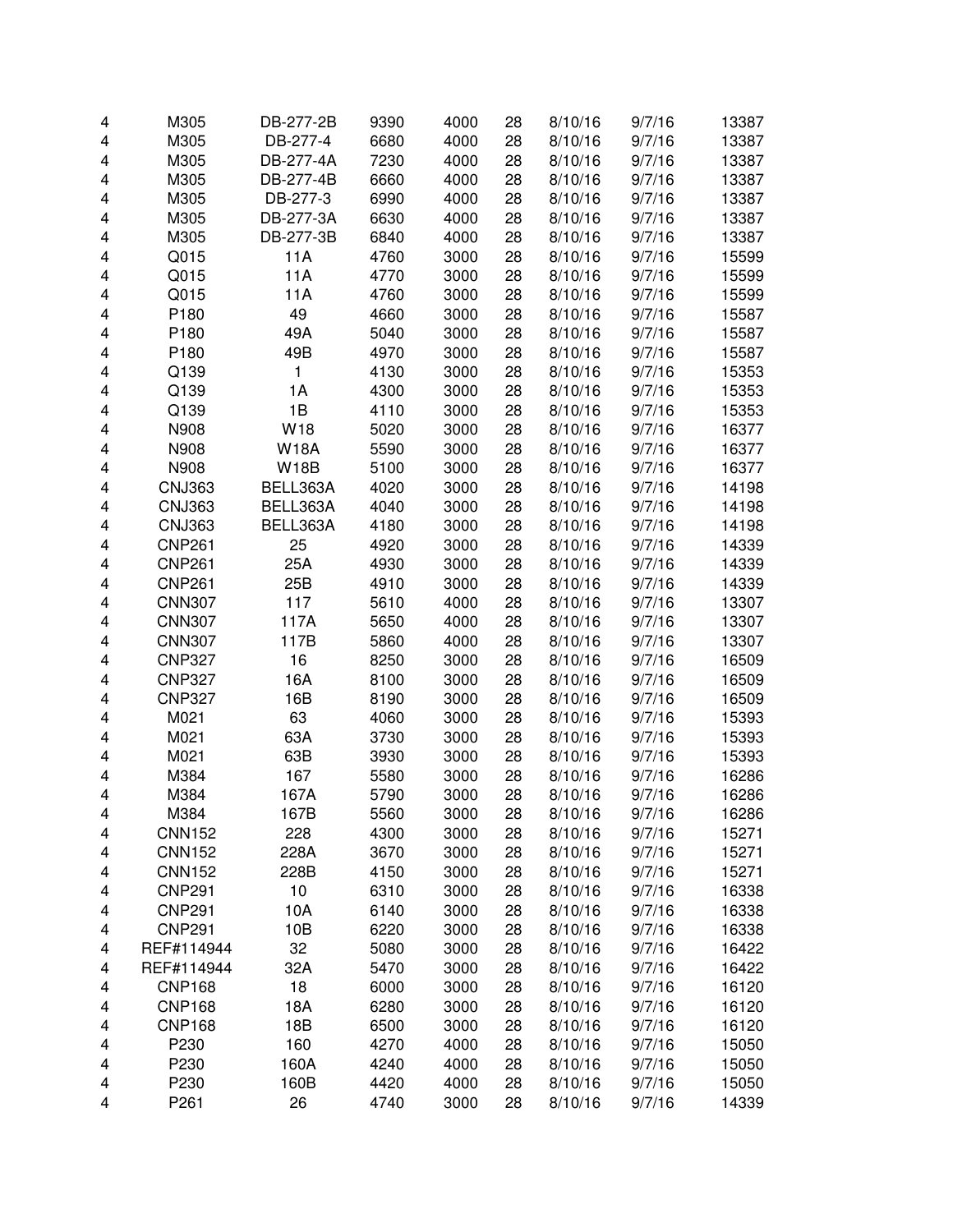| 4                       | P261      | 26A          | 4950 | 3000 | 28 | 8/10/16 | 9/7/16 | 14339       |
|-------------------------|-----------|--------------|------|------|----|---------|--------|-------------|
|                         |           |              |      | 3000 |    |         |        |             |
| $\overline{\mathbf{4}}$ | P261      | 26B          | 4920 |      | 28 | 8/10/16 | 9/7/16 | 14339       |
| 4                       | N357      | 57           | 4070 | 3000 | 28 | 8/10/16 | 9/7/16 | QPL89900741 |
| 4                       | N357      | 57A          | 3740 | 3000 | 28 | 8/10/16 | 9/7/16 | QPL89900741 |
| 4                       | 110692    | 26           | 5660 | 4000 | 28 | 8/10/16 | 9/7/16 | 15311       |
| 4                       | 110692    | 26A          | 5900 | 4000 | 28 | 8/10/16 | 9/7/16 | 15311       |
| 4                       | 110692    | 26A          | 5600 | 4000 | 28 | 8/10/16 | 9/7/16 | 15311       |
| 4                       | 112018    | 12A          | 5430 | 3000 | 28 | 8/10/16 | 9/7/16 | 161285      |
| 4                       | 112018    | 12A          | 5600 | 3000 | 28 | 8/10/16 | 9/7/16 | 16125       |
| $\overline{\mathbf{4}}$ | 112018    | 12A          | 5410 | 3000 | 28 | 8/10/16 | 9/7/16 | 16125       |
| $\overline{\mathbf{4}}$ | 102933.03 | 2A           | 4690 | 3000 | 28 | 8/10/16 | 9/7/16 | 16109       |
| 4                       | 102933.03 | 2A           | 4690 | 3000 | 28 | 8/10/16 | 9/7/16 | 16109       |
| 4                       | 102933.03 | 2A           | 4710 | 3000 | 28 | 8/10/16 | 9/7/16 | 16109       |
| 4                       | N201      | 2A           | 5080 | 3000 | 28 | 8/10/16 | 9/7/16 | 14239       |
| 4                       | N201      | $111A-$      | 5530 | 3000 | 28 | 8/10/16 | 9/7/16 | 14239       |
| $\overline{\mathbf{4}}$ | N201      | $111A-$      | 5010 | 3000 | 28 | 8/10/16 | 9/7/16 | 14239       |
| 4                       | P047      | 142          | 5190 | 3000 | 28 | 8/10/16 | 9/7/16 | 15199       |
| $\overline{\mathbf{4}}$ | P047      | 142A         | 5230 | 3000 | 28 | 8/10/16 | 9/7/16 | 15199       |
| $\overline{\mathbf{4}}$ | P047      | 142A         | 5370 | 3000 | 28 | 8/10/16 | 9/7/16 | 15199       |
| 4                       | Q130      | 1            | 3750 | 3000 | 28 | 8/10/16 | 9/7/16 | 8111        |
| 4                       | Q130      | 1A           | 3780 | 3000 | 28 | 8/10/16 | 9/7/16 | 8111        |
| 4                       | Q130      | 1B           | 3800 | 3000 | 28 | 8/10/16 | 9/7/16 | 8111        |
| 6                       | N307      | 118          | 5570 | 3000 | 28 | 8/10/16 | 9/7/16 | 13308       |
| 6                       | N307      | 118A         | 5690 | 3000 | 28 | 8/10/16 | 9/7/16 | 13308       |
| 4                       | Q115      | 12           | 6220 | 3000 | 28 | 8/1/16  | 9/7/16 | 15391       |
| $\overline{\mathbf{4}}$ | Q115      | 12A          | 6440 | 3000 | 28 | 8/1/16  | 9/7/16 | 15391       |
| $\overline{\mathbf{4}}$ | Q115      | 12B          | 6430 | 3000 | 28 | 8/1/16  | 9/7/16 | 15391       |
| 4                       | 114981.01 | 12A          | 3730 | 3000 | 28 | 8/9/16  | 9/7/16 | 15605       |
| 4                       | 114981.01 | 12B          | 3800 | 3000 | 28 | 8/9/16  | 9/7/16 | 15605       |
| 4                       | 114981.01 | 12C          | 3680 | 3000 | 28 | 8/9/16  | 9/7/16 | 15605       |
| 4                       | P926      | 8            | 4260 | 4000 | 28 | 8/11/16 | 9/8/16 | 16466       |
| 4                       | P926      | 8A           | 4350 | 4000 | 28 | 8/11/16 | 9/8/16 | 16466       |
| 4                       | P926      | 8B           | 4430 | 4000 | 28 | 8/11/16 | 9/8/16 | 16466       |
| 4                       | Q061      | 8            | 6280 | 3000 | 28 | 8/11/16 | 9/8/16 | 16380       |
| $\overline{\mathbf{4}}$ | Q061      | 8A           | 6480 | 3000 | 28 | 8/11/16 | 9/8/16 | 16380       |
| 4                       | Q061      | 8B           | 6410 | 3000 | 28 | 8/11/16 | 9/8/16 | 16380       |
| 4                       | Q219      | 10-A         | 4180 | 3000 | 28 | 8/11/16 | 9/8/16 | 16467       |
| 4                       | Q219      | $10-B$       | 4300 | 3000 | 28 | 8/11/16 | 9/8/16 | 16467       |
| 4                       | Q219      | $10-C$       | 4250 | 3000 | 28 | 8/11/16 | 9/8/16 | 16467       |
| 4                       | N908      | $W-19$       | 4390 | 3000 | 28 | 8/11/16 | 9/8/16 | 16377       |
| 4                       | N908      | <b>W-19A</b> | 4400 | 3000 | 28 | 8/11/16 | 9/8/16 | 16377       |
| 4                       | N908      | <b>W-19B</b> | 4380 | 3000 | 28 | 8/11/16 | 9/8/16 | 16377       |
| 4                       | P256      | 42           | 4460 | 3000 | 28 | 8/11/16 | 9/8/16 | 15610       |
| 4                       | P256      | 42A          | 4770 | 3000 | 28 | 8/11/16 | 9/8/16 | 15610       |
| 4                       | P256      | 42B          | 4510 | 3000 | 28 | 8/11/16 | 9/8/16 | 15610       |
| 4                       | P180      | 51           | 5730 | 4000 | 28 | 8/11/16 | 9/8/16 | 15586       |
| 4                       | P180      | 51A          | 5520 | 4000 | 28 | 8/11/16 | 9/8/16 | 15586       |
| 4                       | P180      | 51B          | 5440 | 4000 | 28 | 8/11/16 | 9/8/16 | 15586       |
| 4                       | P180      | 52           | 4770 | 3000 | 28 | 8/11/16 | 9/8/16 | 15587       |
| 4                       | P180      | 52A          | 4620 | 3000 | 28 | 8/11/16 | 9/8/16 | 15587       |
| 4                       | P180      | 52B          | 4980 | 3000 | 28 | 8/11/16 | 9/8/16 | 15587       |
| 4                       | P137      | 59           | 5070 | 3500 | 28 | 8/11/16 | 9/8/16 | 14333       |
|                         |           |              |      |      |    |         |        |             |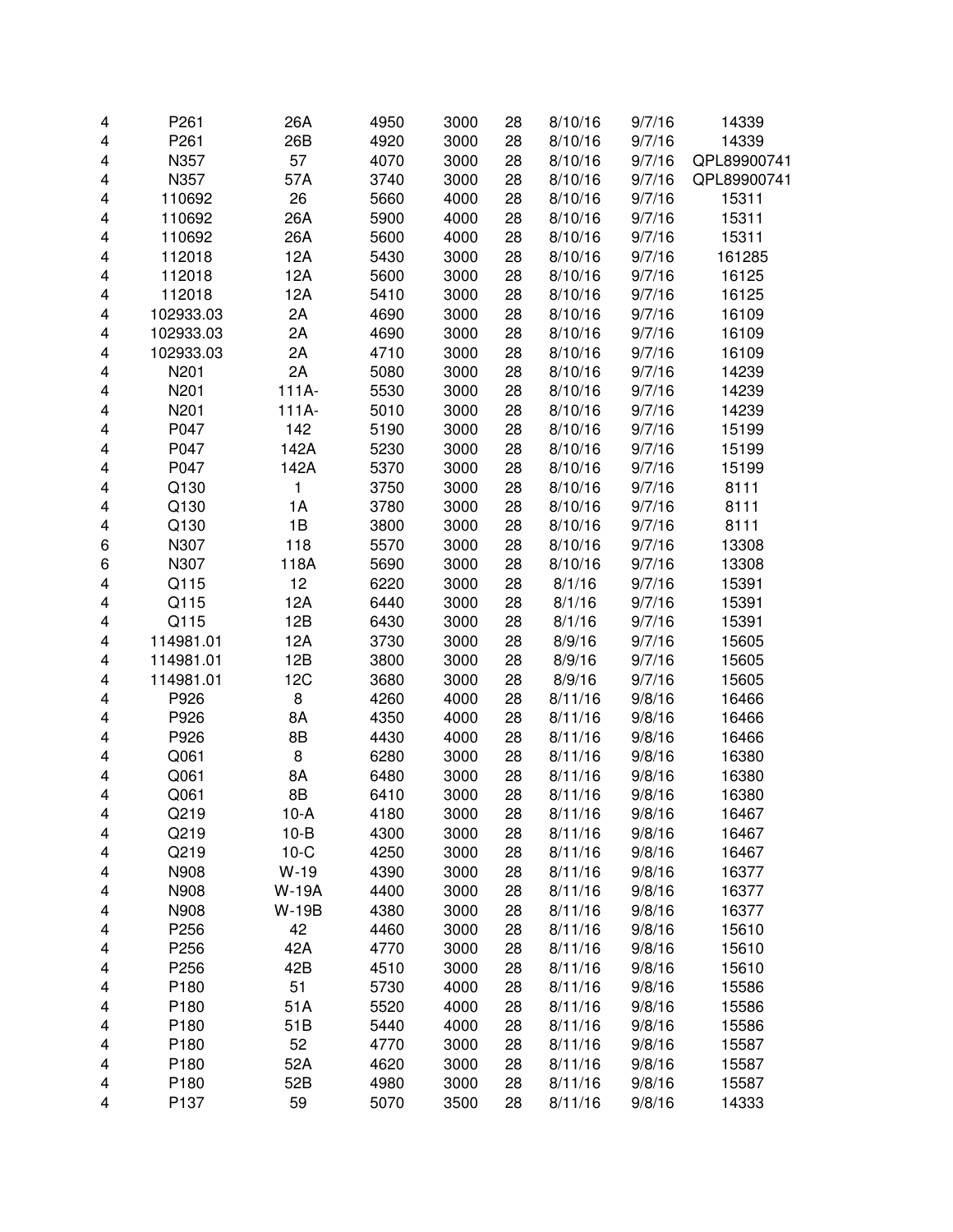| 4 | P137   | 59A     | 4900 | 3500 | 28 | 8/11/16 | 9/8/16 | 14333 |
|---|--------|---------|------|------|----|---------|--------|-------|
| 4 | P137   | 59B     | 4920 | 3500 | 28 | 8/11/16 | 9/8/16 | 14333 |
| 4 | N333   | 4       | 5290 | 4000 | 28 | 8/11/16 | 9/8/16 | 16478 |
| 4 | N333   | 4A      | 5060 | 4000 | 28 | 8/11/16 | 9/8/16 | 16478 |
| 4 | N333   | 4B      | 5190 | 4000 | 28 | 8/11/16 | 9/8/16 | 16478 |
| 4 | M089   | GC-4A   | 4960 | 3000 | 28 | 8/11/16 | 9/8/16 | 15064 |
| 4 | M089   | GC-4A   | 5380 | 3000 | 28 | 8/11/16 | 9/8/16 | 15064 |
| 4 | M089   | GC-4A   | 5590 | 3000 | 28 | 8/11/16 | 9/8/16 | 15064 |
| 4 | Q015   | $12-A$  | 4000 | 3000 | 28 | 8/11/16 | 9/8/16 | 15599 |
| 4 | Q015   | $12-A$  | 4050 | 3000 | 28 | 8/11/16 | 9/8/16 | 15599 |
| 4 | Q015   | $12-A$  | 3980 | 3000 | 28 | 8/11/16 | 9/8/16 | 15599 |
| 4 | P327   | 17      | 6830 | 3000 | 28 | 8/11/16 | 9/8/16 | 16509 |
| 4 | P327   | 17A     | 6890 | 3000 | 28 | 8/11/16 | 9/8/16 | 16509 |
| 4 | P327   | 17B     | 6890 | 3000 | 28 | 8/11/16 | 9/8/16 | 16509 |
| 4 | 114944 | 33      | 6980 | 3000 | 28 | 8/11/16 | 9/8/16 | 16422 |
| 4 | 114944 | 33A     | 6910 | 3000 | 28 | 8/11/16 | 9/8/16 | 16422 |
| 4 | P287   | 35A     | 9140 | 4500 | 28 | 8/11/16 | 9/8/16 | 16105 |
| 4 | P287   | 35A     | 8770 | 4500 | 28 | 8/11/16 | 9/8/16 | 16105 |
| 4 | P287   | 35A     | 9050 | 4500 | 28 | 8/11/16 | 9/8/16 | 16105 |
| 4 | P287   | 36A     | 7450 | 4500 | 28 | 8/11/16 | 9/8/16 | 16105 |
| 4 | P287   | 36A     | 7850 | 4500 | 28 | 8/11/16 | 9/8/16 | 16105 |
| 4 | P287   | 36A     | 7630 | 4500 | 28 | 8/11/16 | 9/8/16 | 16105 |
| 4 | P287   | 37A     | 7030 | 4500 | 28 | 8/11/16 | 9/8/16 | 16105 |
| 4 | P287   | 37A     | 8070 | 4500 | 28 | 8/11/16 | 9/8/16 | 16105 |
| 4 | P287   | 37A     | 7640 | 4500 | 28 | 8/11/16 | 9/8/16 | 16105 |
| 4 | 106578 | 54      | 5150 | 3000 | 28 | 8/11/16 | 9/8/16 | 16132 |
| 4 | 106578 | 54A     | 5250 | 3000 | 28 | 8/11/16 | 9/8/16 | 16132 |
| 4 | 106578 | 54B     | 5670 | 3000 | 28 | 8/11/16 | 9/8/16 | 16132 |
| 4 | M021   | 64      | 6420 | 3000 | 28 | 8/11/16 | 9/8/16 | 15343 |
| 4 | M021   | 64A     | 5430 | 3000 | 28 | 8/11/16 | 9/8/16 | 15343 |
| 4 | M021   | 64B     | 6380 | 3000 | 28 | 8/11/16 | 9/8/16 | 15343 |
| 4 | N343   | 86-A    | 4970 | 3000 | 28 | 8/11/16 | 9/8/16 | 14157 |
| 4 | N343   | 86-A    | 4930 | 3000 | 28 | 8/11/16 | 9/8/16 | 14157 |
| 4 | N343   | 86-A    | 5170 | 3000 | 28 | 8/11/16 | 9/8/16 | 14157 |
| 4 | P079   | 106     | 6210 | 3000 | 28 | 8/11/16 | 9/8/16 | 15146 |
| 4 | P079   | 106A    | 5900 | 3000 | 28 | 8/11/16 | 9/8/16 | 15146 |
| 4 | P079   | 106B    | 6640 | 3000 | 28 | 8/11/16 | 9/8/16 | 15146 |
| 4 | N201   | $112-A$ | 4970 | 3000 | 28 | 8/11/16 | 9/8/16 | 14239 |
| 4 | N201   | $112-A$ | 5000 | 3000 | 28 | 8/11/16 | 9/8/16 | 14239 |
| 4 | N201   | $112-A$ | 4500 | 3000 | 28 | 8/11/16 | 9/8/16 | 14239 |
| 4 | N307   | 119     | 5600 | 3000 | 28 | 8/11/16 | 9/8/16 | 12004 |
| 4 | N307   | 119A    | 5340 | 3000 | 28 | 8/11/16 | 9/8/16 | 12004 |
| 4 | N307   | 119B    | 5680 | 3000 | 28 | 8/11/16 | 9/8/16 | 12004 |
| 4 | P047   | 143-A   | 4390 | 3000 | 28 | 8/11/16 | 9/8/16 | 15199 |
| 4 | P047   | 143-A   | 4810 | 3000 | 28 | 8/11/16 | 9/8/16 | 15199 |
| 4 | P047   | 143-A   | 4990 | 3000 | 28 | 8/11/16 | 9/8/16 | 15199 |
| 4 | P230   | 161     | 1350 | 3000 | 28 | 8/11/16 | 9/8/16 | 16343 |
| 4 | P230   | 161A    | 1680 | 3000 | 28 | 8/11/16 | 9/8/16 | 16343 |
| 4 | P230   | 161B    | 1610 | 3000 | 28 | 8/11/16 | 9/8/16 | 16343 |
| 4 | M384   | 168     | 4600 | 3000 | 28 | 8/11/16 | 9/8/16 | 16286 |
| 4 | M384   | 168A    | 4790 | 3000 | 28 | 8/11/16 | 9/8/16 | 16286 |
| 4 | M384   | 168B    | 4770 | 3000 | 28 | 8/11/16 | 9/8/16 | 16286 |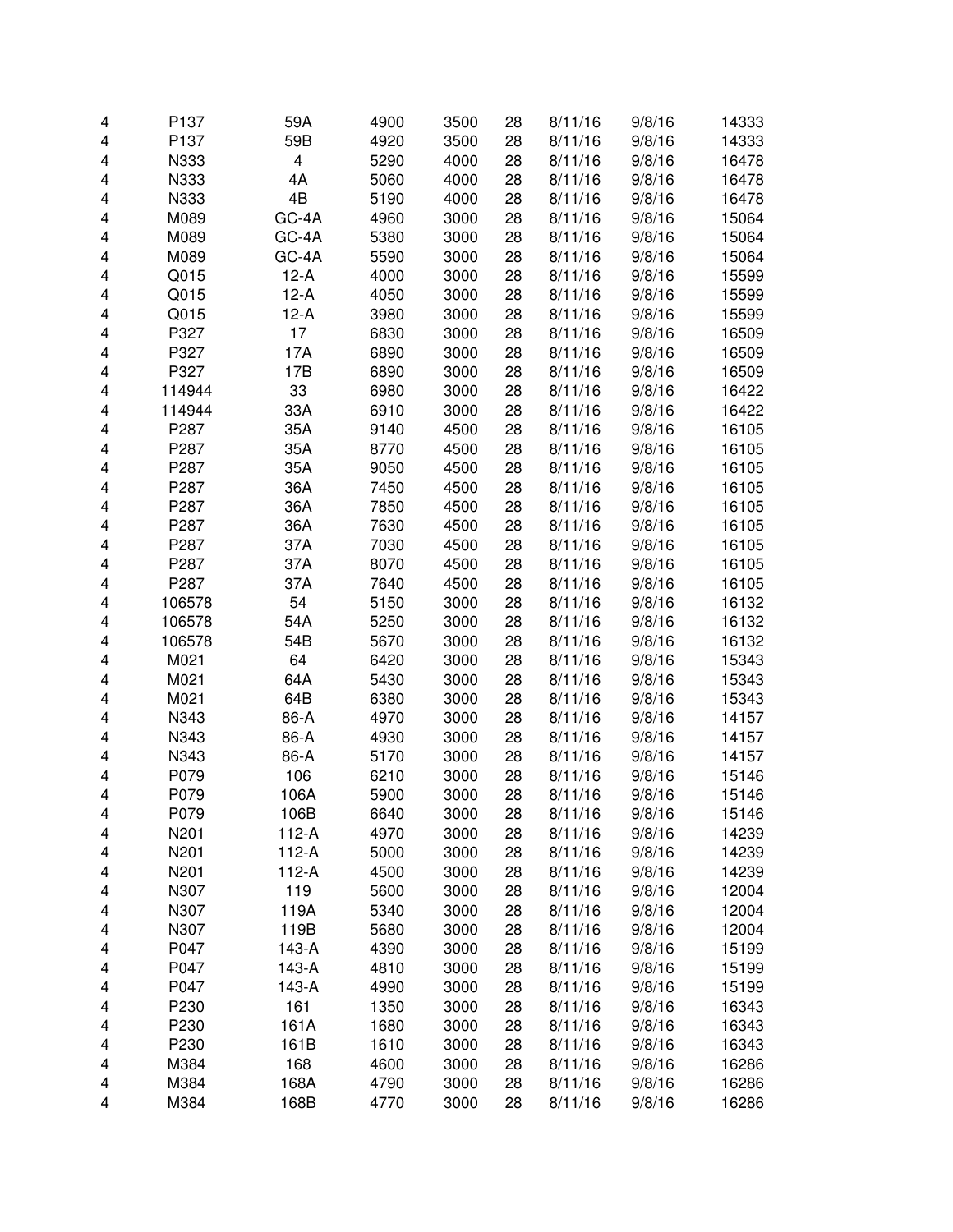|   | L041             | 327-A   | 5550 | 3000 | 28 | 8/11/16 | 9/8/16 | 13394    |
|---|------------------|---------|------|------|----|---------|--------|----------|
| 4 |                  |         |      |      |    |         |        |          |
| 4 | L041             | 327-A   | 4800 | 3000 | 28 | 8/11/16 | 9/8/16 | 13394    |
| 4 | L041             | 327-A   | 5150 | 3000 | 28 | 8/11/16 | 9/8/16 | 13394    |
| 4 | N114             | 378     | 8150 | 3000 | 28 | 8/11/16 | 9/8/16 | 14202    |
| 4 | N114             | 78A     | 7740 | 3000 | 28 | 8/11/16 | 9/8/16 | 14202    |
| 4 | N114             | 78B     | 8270 | 3000 | 28 | 8/11/16 | 9/8/16 | 14202    |
| 4 | N114             | 79      | 7790 | 3000 | 28 | 8/11/16 | 9/8/16 | 14202    |
| 4 | N114             | 79A     | 7490 | 3000 | 28 | 8/11/16 | 9/8/16 | 14202    |
| 4 | N114             | 79B     | 7330 | 3000 | 28 | 8/11/16 | 9/8/16 | 14202    |
| 4 | P168             | $20-C$  | 6850 | 4000 | 14 | 8/25/16 | 9/8/16 | 16174    |
| 4 | P079             | $111-C$ | 5260 | 3000 | 14 | 8/25/16 | 9/8/16 | 15146    |
| 4 | N <sub>152</sub> | 229     | 4550 | 3000 | 28 | 8/11/16 | 9/8/16 | 15100    |
| 4 | N <sub>152</sub> | 229A    | 4450 | 3000 | 28 | 8/11/16 | 9/8/16 | 15100    |
| 4 | N <sub>152</sub> | 229B    | 4550 | 3000 | 28 | 8/11/16 | 9/8/16 | 15100    |
| 4 | M950             | 337     | 7450 | 3000 | 28 | 8/11/16 | 9/8/16 | 15520    |
| 4 | M950             | 337A    | 7260 | 3000 | 28 | 8/11/16 | 9/8/16 | 15520    |
| 4 | M950             | 337B    | 7620 | 3000 | 28 | 8/11/16 | 9/8/16 | 15520    |
| 4 | P260             | 5       | 4210 | 3000 | 28 | 8/12/16 | 9/9/16 | 15584    |
| 4 | P260             | 5A      | 4670 | 3000 | 28 | 8/12/16 | 9/9/16 | 15584    |
| 4 | P260             | 5B      | 4340 | 3000 | 28 | 8/12/16 | 9/9/16 | 15584    |
| 4 | Q061             | 9       | 6380 | 3000 | 28 | 8/12/16 | 9/9/16 | 16380    |
| 4 | Q061             | 9Α      | 6690 | 3000 | 28 | 8/12/16 | 9/9/16 | 16380    |
| 4 | Q061             | 9Β      | 6230 | 3000 | 28 | 8/12/16 | 9/9/16 | 16380    |
| 4 | Q031             | 21      | 6040 | 3000 | 28 | 8/12/16 | 9/9/16 | 15391    |
| 4 | Q031             | 21A     | 6280 | 3000 | 28 | 8/12/16 | 9/9/16 | 15391    |
| 4 | Q031             | 21B     | 6220 | 3000 | 28 | 8/12/16 | 9/9/16 | 15391    |
| 4 | P180             | 54      | 4430 | 3000 | 28 | 8/12/16 | 9/9/16 | 15587    |
| 4 | P180             | 54A     | 4350 | 3000 | 28 | 8/12/16 | 9/9/16 | 15587    |
| 4 | P180             | 54B     | 4370 | 3000 | 28 | 8/12/16 | 9/9/16 | 15587    |
| 4 | P137             | 60      | 4470 | 3500 | 28 | 8/12/16 | 9/9/16 | 14333    |
| 4 | P137             | 60A     | 4540 | 3500 | 28 | 8/12/16 | 9/9/16 | 14333    |
| 4 | P137             | 60B     | 4480 | 3500 | 28 | 8/12/16 | 9/9/16 | 14333    |
| 4 | P079             | 107     | 5340 | 3000 | 28 | 8/12/16 | 9/9/16 | 15146    |
| 4 | P079             | 107A    | 5250 | 3000 | 28 | 8/12/16 | 9/9/16 | 15146    |
|   | P079             | 107B    | 4860 |      |    |         |        | 15146    |
| 4 |                  |         |      | 3000 | 28 | 8/12/16 | 9/9/16 | 12004    |
| 4 | N307             | 120     | 5940 | 3000 | 28 | 8/12/16 | 9/9/16 |          |
| 4 | N307             | 120A    | 5900 | 3000 | 28 | 8/12/16 | 9/9/16 | 12004    |
| 4 | N307             | 120B    | 5830 | 3000 | 28 | 8/12/16 | 9/9/16 | 12004    |
| 4 | Q108             | 1       | 5560 | 3500 | 28 | 8/12/16 | 9/9/16 | T55005LA |
| 4 | Q108             | 1A      | 5910 | 3500 | 28 | 8/12/16 | 9/9/16 | T55005LA |
| 4 | Q108             | 1B      | 5790 | 3500 | 28 | 8/12/16 | 9/9/16 | T55005LA |
| 4 | P230             | 152     | 5080 | 3000 | 28 | 8/12/16 | 9/9/16 | 16418    |
| 4 | P230             | 152A    | 5330 | 3000 | 28 | 8/12/16 | 9/9/16 | 16418    |
| 4 | P230             | 152B    | 5140 | 3000 | 28 | 8/12/16 | 9/9/16 | 16418    |
| 4 | P230             | 164     | 4900 | 3000 | 28 | 8/12/16 | 9/9/16 | 16115    |
| 4 | P230             | 164A    | 5290 | 3000 | 28 | 8/12/16 | 9/9/16 | 16115    |
| 4 | P230             | 164B    | 4980 | 3000 | 28 | 8/12/16 | 9/9/16 | 16115    |
| 4 | N114             | 80      | 5440 | 3000 | 28 | 8/12/16 | 9/9/16 | 14202    |
| 4 | N114             | 80A     | 5260 | 3000 | 28 | 8/12/16 | 9/9/16 | 14202    |
| 4 | N114             | 80B     | 5350 | 3000 | 28 | 8/12/16 | 9/9/16 | 14202    |
| 4 | P230             | 162     | 4010 | 4000 | 28 | 8/12/16 | 9/9/16 | 15050    |
| 4 | P230             | 162A    | 4240 | 4000 | 28 | 8/12/16 | 9/9/16 | 15050    |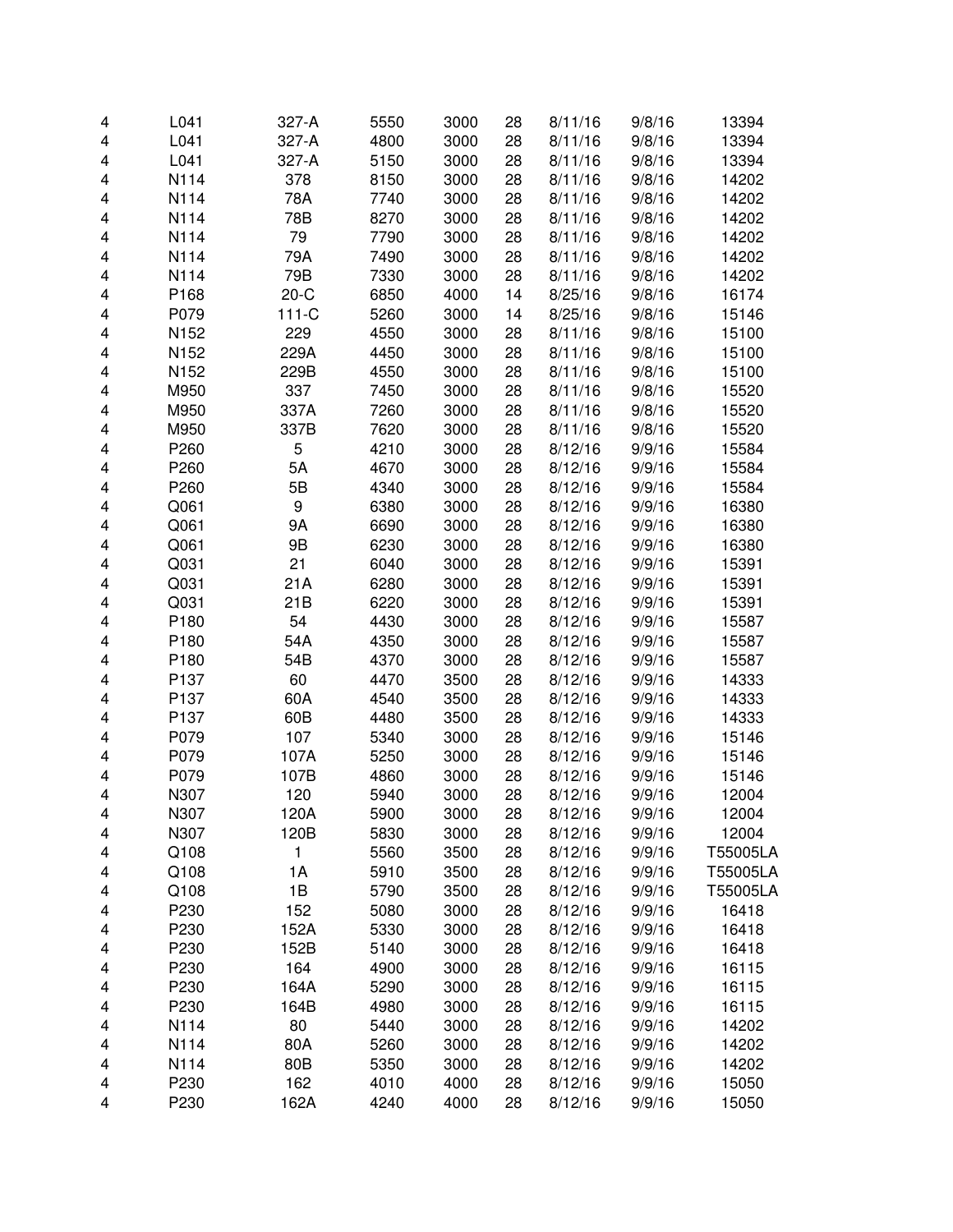| 4 | P230          | 162B         | 3960  | 4000 | 28 | 8/12/16 | 9/9/16 | 15050 |
|---|---------------|--------------|-------|------|----|---------|--------|-------|
| 4 | N198          | 256          | 4660  | 3000 | 28 | 8/12/16 | 9/9/16 | 13034 |
| 4 | N198          | 256A         | 4770  | 3000 | 28 | 8/12/16 | 9/9/16 | 13034 |
| 4 | N198          | 256B         | 4640  | 3000 | 28 | 8/12/16 | 9/9/16 | 13034 |
| 4 | N198          | 257          | 4700  | 3000 | 28 | 8/12/16 | 9/9/16 | 13034 |
| 4 | N198          | 257A         | 6000  | 3000 | 28 | 8/12/16 | 9/9/16 | 13034 |
| 4 | N198          | 257B         | 5800  | 3000 | 28 | 8/12/16 | 9/9/16 | 13034 |
| 4 | N198          | 258          | 5560  | 3000 | 28 | 8/12/16 | 9/9/16 | 13034 |
| 4 | N198          | 258A         | 4880  | 3000 | 28 | 8/12/16 | 9/9/16 | 13034 |
| 4 | N198          | 258B         | 4670  | 3000 | 28 | 8/12/16 | 9/9/16 | 13034 |
| 4 | M305          | DB-278-1     | 8670  | 4000 | 28 | 8/12/16 | 9/9/16 | 13387 |
| 4 | M305          | DB-278-1A    | 8170  | 4000 | 28 | 8/12/16 | 9/9/16 | 13387 |
| 4 | M305          | DB-278-1B    | 8230  | 4000 | 28 | 8/12/16 | 9/9/16 | 13387 |
| 4 | M305          | DB-278-2     | 7990  | 4000 | 28 | 8/12/16 | 9/9/16 | 13387 |
| 4 | M305          | DB-278-2A    | 8020  | 4000 | 28 | 8/12/16 | 9/9/16 | 13387 |
| 4 | M305          | DB-278-2B    | 8290  | 4000 | 28 | 8/12/16 | 9/9/16 | 13387 |
| 4 | M305          | DB-278-3     | 9010  | 4000 | 28 | 8/12/16 | 9/9/16 | 13387 |
| 4 | M305          | DB-278-3A    | 9420  | 4000 | 28 | 8/12/16 | 9/9/16 | 13387 |
| 4 | M305          | DB-278-3B    | 9430  | 4000 | 28 | 8/12/16 | 9/9/16 | 13387 |
| 4 | M305          | DB-278-4     | 6300  | 4000 | 28 | 8/12/16 | 9/9/16 | 13387 |
| 4 | M305          | DB-278-4A    | 6400  | 4000 | 28 | 8/12/16 | 9/9/16 | 13387 |
| 4 | M305          | DB-278-4B    | 6420  | 4000 | 28 | 8/12/16 | 9/9/16 | 13387 |
| 4 | M305          | DB-278-5     | 9770  | 4000 | 28 | 8/12/16 | 9/9/16 | 13387 |
| 4 | M305          | DB-278-5A    | 8630  | 4000 | 28 | 8/12/16 | 9/9/16 | 13387 |
| 4 | M305          | DB-278-5B    | 10250 | 4000 | 28 | 8/12/16 | 9/9/16 | 13387 |
| 4 | M305          | DB-278-6     | 8560  | 4000 | 28 | 8/12/16 | 9/9/16 | 13387 |
| 4 | M305          | DB-278-6A    | 9100  | 4000 | 28 | 8/12/16 | 9/9/16 | 13387 |
| 4 | M305          | DB-278-6B    | 9090  | 4000 | 28 | 8/12/16 | 9/9/16 | 13387 |
| 4 | 15SAB1        | $3-A$        | 12160 | 8000 | 28 | 8/12/16 | 9/9/16 | 15522 |
| 4 | 15SAB1        | $3-A$        | 13130 | 8000 | 28 | 8/12/16 | 9/9/16 | 15522 |
| 4 | <b>15SAB1</b> | $3-A$        | 11500 | 8000 | 28 | 8/12/16 | 9/9/16 | 15522 |
| 4 | Q126          | 4-A          | 12900 | 6000 | 28 | 8/12/16 | 9/9/16 | 16504 |
| 4 | Q126          | $4-A$        | 11310 | 6000 | 28 | 8/12/16 | 9/9/16 | 16504 |
| 4 | Q126          | 4-A          | 12890 | 6000 | 28 | 8/12/16 | 9/9/16 | 16504 |
| 4 | Q126          | $5-A$        | 13340 | 6000 | 28 | 8/12/16 | 9/9/16 | 16504 |
| 4 | Q126          | 5-A          | 13270 | 6000 | 28 | 8/12/16 | 9/9/16 | 16504 |
| 4 | Q126          | 5-A          | 13170 | 6000 | 28 | 8/12/16 | 9/9/16 | 16504 |
| 4 | Q018          | $3-C$        | 3700  | 3000 | 14 | 8/26/16 | 9/9/16 | 15524 |
| 4 | Q126          | $6-A$        | 13180 | 6000 | 28 | 8/12/16 | 9/9/16 | 16504 |
| 4 | Q126          | $6-A$        | 12030 | 6000 | 28 | 8/12/16 | 9/9/16 | 16504 |
| 4 | Q126          | $6-A$        | 12400 | 6000 | 28 | 8/12/16 | 9/9/16 | 16504 |
| 4 | P926          | 9            | 5280  | 4000 | 28 | 8/12/16 | 9/9/16 | 16466 |
| 4 | P926          | 9A           | 5280  | 4000 | 28 | 8/12/16 | 9/9/16 | 16466 |
| 4 | P926          | 9B           | 5590  | 4000 | 28 | 8/12/16 | 9/9/16 | 16466 |
| 4 | P229          | 9            | 5160  | 3000 | 28 | 8/12/16 | 9/9/16 | 16166 |
| 4 | P229          | 9Α           | 4870  | 3000 | 28 | 8/12/16 | 9/9/16 | 16166 |
| 4 | P229          | 9B           | 4920  | 3000 | 28 | 8/12/16 | 9/9/16 | 16166 |
| 4 | Q015          | $13-A$       | 3770  | 3000 | 28 | 8/12/16 | 9/9/16 | 15599 |
| 4 | Q015          | $13-A$       | 3300  | 3000 | 28 | 8/12/16 | 9/9/16 | 15599 |
| 4 | Q015          | $13-A$       | 4320  | 3000 | 28 | 8/12/16 | 9/9/16 | 15599 |
| 4 | N908          | $W-20$       | 4790  | 3000 | 28 | 8/12/16 | 9/9/16 | 16377 |
| 4 | N908          | <b>W-20A</b> | 5180  | 3000 | 28 | 8/12/16 | 9/9/16 | 16377 |